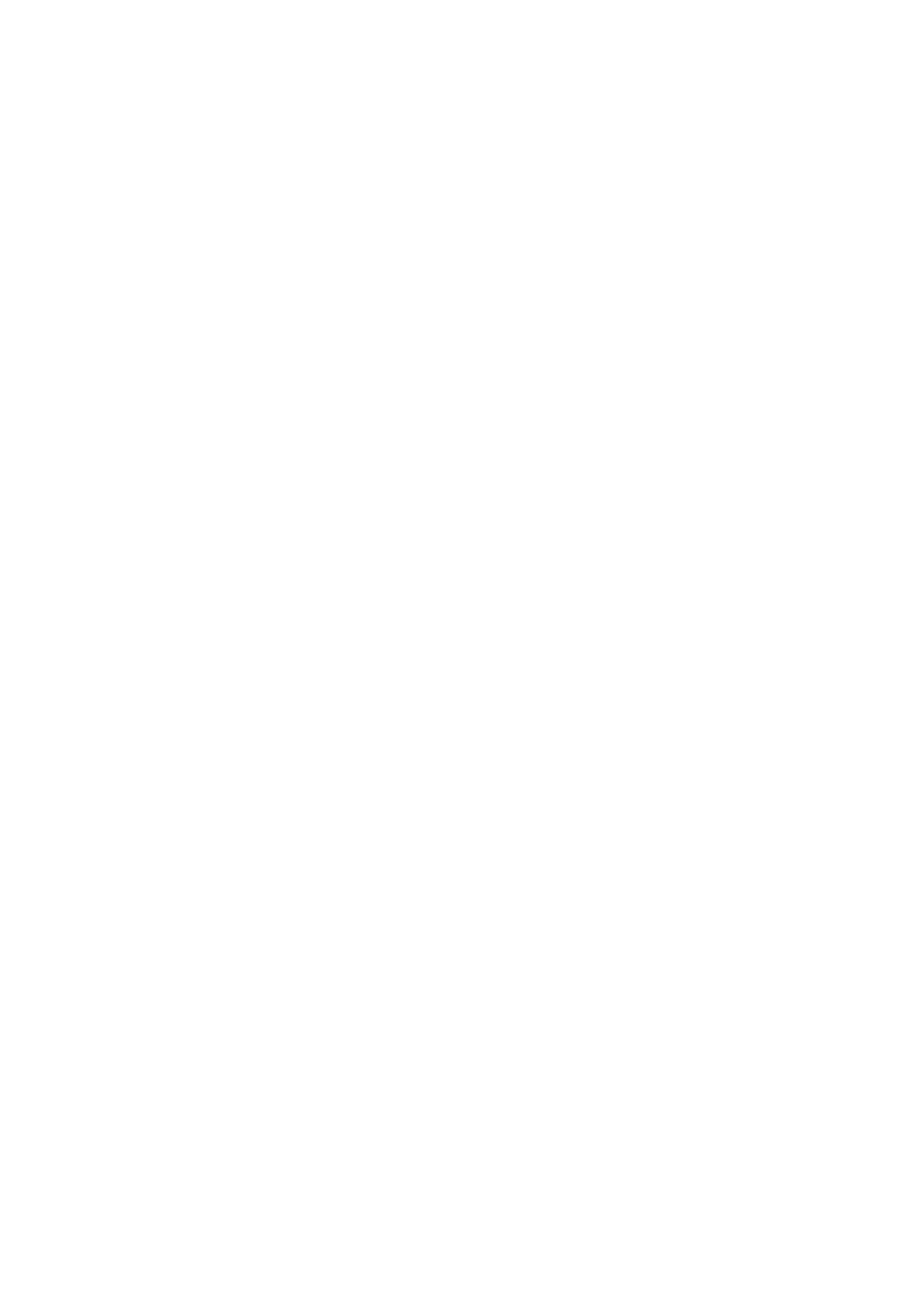## **PUBLIC TRUSTEE ACT 1941**

# **PUBLIC TRUSTEE'S SCALE OF FEES**

## **Commencing 1 July 2014**

## CHAPTER A—PRELIMINARY

## **PART 1—GENERAL**

1. This Scale of Fees commences operation on 1 July 2014.

2. The Dictionary in Schedule 1 defines words and phrases used in this Scale of Fees.

3. This Scale of Fees applies when the Public Trustee is acting solely and also when the Public Trustee is acting jointly with another person or persons.

4. In addition to this Scale of Fees, the Public Trustee shall be reimbursed for all expenses that the Public Trustee properly incurs. These include, but are not limited to—

(1) external management fees and charges with respect to a PTIF;

- (2) fees and disbursements of external lawyers;
- (3) court fees;
- (4) fees of external genealogists;
- (5) expenses incurred in connection with purchasing or selling property;
- (6) expenses incurred in constructing a dwelling on real property;
- (7) expenses incurred in constructing an extension to, or modifications on, an existing dwelling;
- (8) duties under the *Duties Act 2008*;
- (9) charges by Landgate; and
- (10) charges by the Registry of Births, Deaths and Marriages.

5. Pursuant to section 5 of the Act, the Public Trustee may delegate his powers or duties. This includes, but is not limited to, any of his powers or duties referred to in this Scale of Fees.

6. All fees referred to in this Scale of Fees are inclusive of any applicable goods and services tax as defined in the Commonwealth *A New Tax System (Goods and Services Tax) Act 1999*.

7. Unless otherwise indicated, all values are gross values.

8. Where a client, trust or estate (other than a deceased estate) has an interest in an asset as a joint tenant, then for the purpose of determining the value of that asset, it is deemed to be held as tenants in common in equal shares.

9. The Public Trustee commences to administer a deceased estate on the date that it accepts the estate for administration.

10. The Public Trustee establishes a testamentary trust on the date that it first transfers an asset (such as a sum of money) from the deceased estate to the testamentary trust.

11. The Public Trustee commences to establish a court trust on the date that it first receives money constituting the trust property (not the date the order is made appointing the Public Trustee as trustee).

12. The services covered in Chapter B are the Public Trustee's primary services, but are not all of the Public Trustee's services. Notwithstanding anything said in Chapter B, the Public Trustee charges fees under Chapter C where applicable.

13. Section 38B(2) of the Act says that nothing in section 38B prevents—

- (a) the payment of any fees that a testator in his Will has directed to be paid; or
- (b) the payment of any fees that have been agreed on between the Public Trustee and a person for whom the Public Trustee performs a function or provides a service under this Act or any other written law,

either in addition to or instead of the fees provided for by section 38B.

These fees include, but are not limited to, fees for the Public Trustee to manage an estate pursuant to an enduring power of attorney that the Public Trustee agreed with the donor of that power.

## **PART 2—TIME AND MANNER AND METHOD OF CALCULATION**

14. Subject to this Part, the Public Trustee's fees will be paid or deducted as soon as practicable, and need not be paid or deducted in the financial year in which they were incurred. They will be paid or deducted in the manner that the Public Trustee considers suitable at the time and need not be paid or deducted all at once.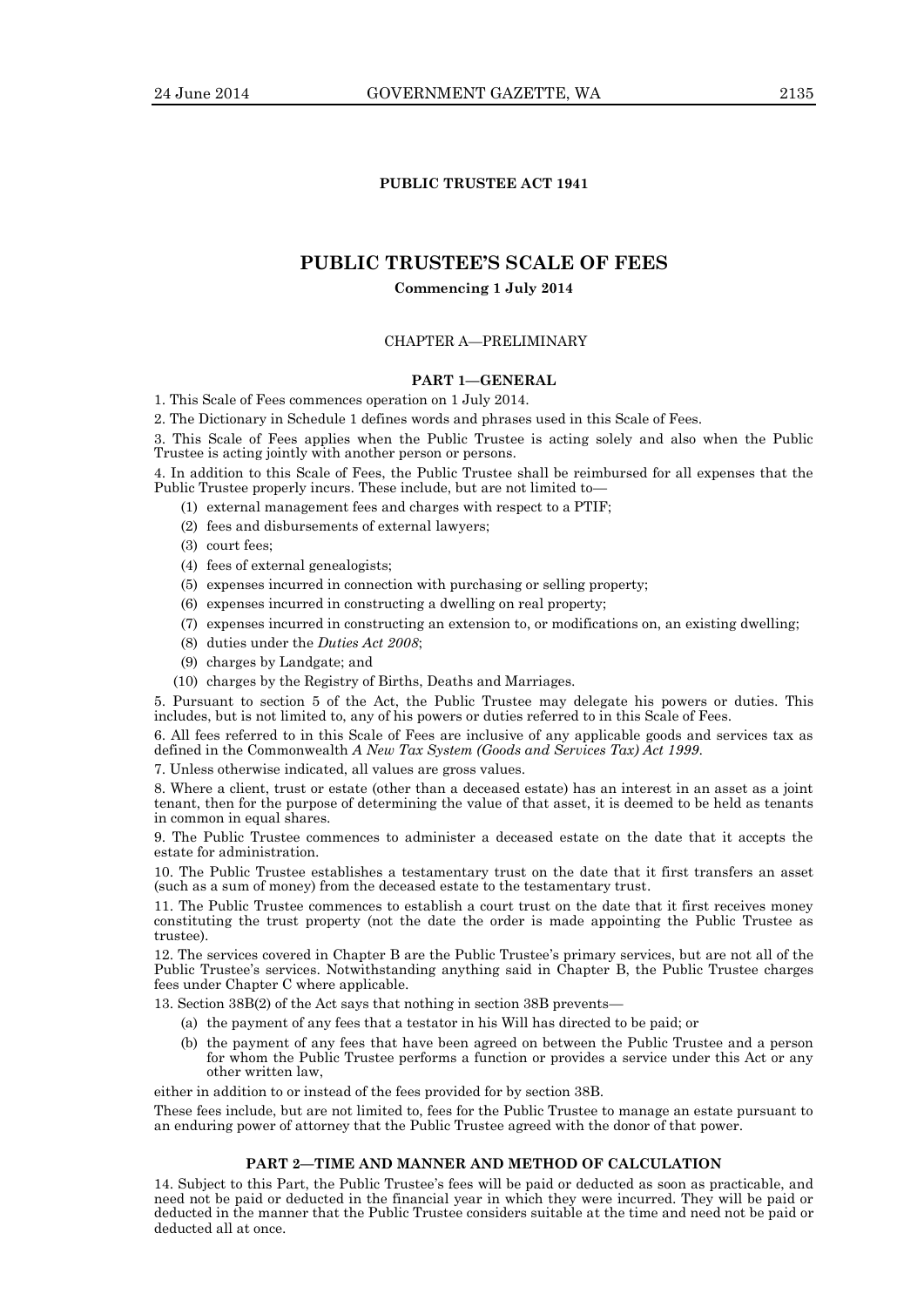15. Any or all of the fees referred to in Schedules 6 to 10 and 13 may be paid or deducted—

- (1) annually or more frequently than once a year;
- (2) on dates that the Public Trustee determines; and
- (3) according to the situation applicable at each date on which the fee is charged, which may vary during the period covered by the fee.
- 16. The fees referred to in Schedules 6 to 10 and 13 are calculated on a pro rata basis if—
	- (1) the administration of the estate commences, or the trust is established, after 1 July 2014; and/or
	- (2) the Public Trustee ceases to administer the estate or act as trustee of the trust before 30 June 2015.

#### **PART 3—WAIVER OF FEES**

17. Pursuant to section 38B(9) of the Act, where in a particular case the Public Trustee is satisfied that there is proper cause, the Public Trustee may waive, either wholly or in part, any fees determined under the Act.

## **CHAPTER B—THE PUBLIC TRUSTEE'S PRIMARY SERVICES**

## **PART 4—DECEASED ESTATES**

#### *Division 1—Deceased estates commenced on or before 30 June 2008*

18. This Division applies when the Public Trustee commenced to administer a deceased estate on or before 30 June 2008.

19. The fees for the services of the Public Trustee with respect to a deceased estate (including, but not limited to, postages and stationery and collecting income) are charged in accordance with the *Public Trustee Regulations 1942* as they stood on the date on which the Public Trustee commenced to administer the estate.

#### *Division 2—Deceased estates commenced during the period 1 July 2008 to 30 June 2009*

20. This Division applies when the Public Trustee commenced to administer a deceased estate during the period  $1 \text{ July } 2008$  to  $30 \text{ June } 2009$ .

21. The fees under this Division for the services of the Public Trustee with respect to a deceased estate (including, but not limited to, postages and stationery and collecting income) are charged in accordance with the Division 2 of Part 4 of the Scale of Fees that was annexed to the annual agreement covering the period 1 July 2012 to 30 June 2013.

*Division 3—Deceased estates commenced during the period 1 July 2009 to 30 June 2014* 22. This Division applies when the Public Trustee commenced to administer a deceased estate during the period 1 July 2009 to 30 June 2014.

23. The fee under this Division for administering a deceased estate is calculated in accordance with the Public Trustee's Scale of Fees that was current when the Public Trustee commenced to administer the deceased estate.

## *Division 4—Deceased estates commenced on or after 1 July 2014*

24. This Division applies when the Public Trustee commences to administer a deceased estate on or after 1 July 2014.

25. Subject to this Division, the fee payable for administering a deceased estate is calculated by—

- (1) applying Schedule 3 to determine the total number of standard units of effort; then
- (2) applying Schedule 4 to determine the service level and fee applicable to that total number of standard units of effort.

26. The general administrative activities and duties for acting under this Division are stated in Schedule 5.

27. The fee payable for administering a deceased estate is calculated at the hourly rate if both of the following apply—

- (1) the Public Trustee is not administering it under the *Aboriginal Affairs Planning Authority Act 1972*; and
- (2) no formal authority from a court is obtained.

#### **PART 5—EXECUTOR ASSIST SERVICE**

28. The fee payable to the Public Trustee for acting as agent pursuant to section 12A of the Act, other than legal services and miscellaneous services, is calculated at—

- (1) \$222 per hour, subject to a minimum fee of \$222, if the Public Trustee commenced this during the period 1 July 2013 to 30 June 2014;
- (2) the hourly rate, if the Public Trustee commences this on or after 1 July 2014.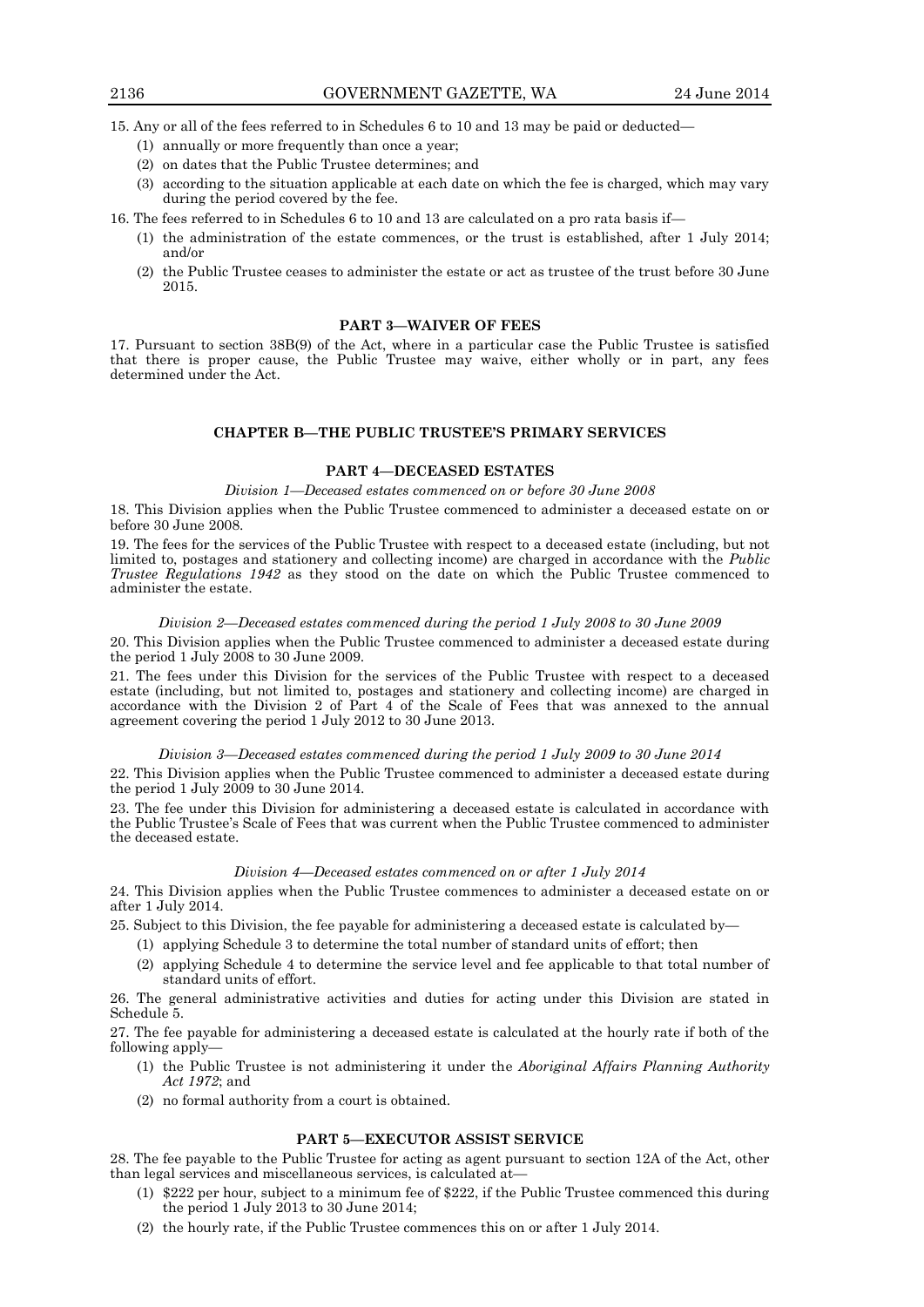## **PART 6—REPRESENTED PERSONS—WHEN ROLE IS PLENARY**

- 29. This Part applies when the Public Trustee is acting—
	- (1) as manager pursuant to section 124 and Schedule 5 of the *Guardianship and Administration Act 1990*;
	- (2) as administrator pursuant to section 64 of the *Guardianship and Administration Act 1990*, vested with all of the plenary functions under section 69 of that Act; or
	- (3) pursuant to an order made under section 65 of the *Guardianship and Administration Act 1990*, authorising the Public Trustee to perform all of the plenary functions of an administrator under section 69 of that Act.

30. The establishment fee for commencing to act as administrator of a represented person, or pursuant to an order made under section 65 of the *Guardianship and Administration Act 1990*, is \$744. This fee does not apply if immediately prior to the Public Trustee commencing so to act, the Public Trustee was already acting as manager pursuant to section 124 and Schedule 5 of the *Guardianship and Administration Act 1990*, acting as administrator pursuant to section 64 of the *Guardianship and Administration Act 1990*, or acting pursuant to an order made under section 65 of the *Guardianship and Administration Act 1990*.

31. The annual fees for acting as manager or administrator of a represented person during the period 1 July 2014 to 30 June 2015, or acting pursuant to an order made under section 65 of the *Guardianship and Administration Act 1990* during the period 1 July 2014 to 30 June 2015, are—

- (1) annual fee for personal financial administration during the period 1 July 2014 to 30 June 2015—calculated in accordance with Schedule 6;
- (2) annual fee for managing assets during the period 1 July 2014 to 30 June 2015—calculated in accordance with Schedule 7; and
- (3) annual fee for managing residences and real property during the period 1 July 2014 to 30 June 2015—calculated in accordance with Schedule 8.

#### **PART 7—REPRESENTED PERSONS—WHEN ROLE IS LIMITED**

32. This Part applies when the Public Trustee is acting—

- (1) as administrator of a represented person pursuant to section 64 of the *Guardianship and Administration Act 1990*, but is not vested with all of the plenary functions under section 69 of that Act; or
- (2) pursuant to an order made under section 65 of that Act, which does not authorise the Public Trustee to perform all of the plenary functions of an administrator under section 69 of that Act.

33. The establishment fee for commencing to act as administrator of a represented person, or pursuant to an order made under section 65 of the *Guardianship and Administration Act 1990*, is \$744. This fee does not apply if immediately prior to the Public Trustee commencing so to act, the Public Trustee was already acting as manager pursuant to section 124 and Schedule 5 of the *Guardianship and Administration Act 1990*, acting as administrator pursuant to section 64 of the *Guardianship and Administration Act 1990*, or acting pursuant to an order made under section 65 of the *Guardianship and Administration Act 1990*.

34. The annual fees for—

- (a) acting as administrator of a represented person during the period 1 July 2014 to 30 June 2015; or
- (b) acting pursuant to an order made under section 65 of the *Guardianship and Administration Act* 1990 during the period 1 July 2014 to 30 June 2015,

are—

- (1) annual fee for administering transactions during the period 1 July 2014 to 30 June 2015 calculated in accordance with Schedule 13;
- (2) annual fee for managing assets during the period 1 July 2014 to 30 June 2015—calculated in accordance with Schedule 7; and
- (3) annual fee for managing residences and real property during the period 1 July 2014 to 30 June 2015—calculated in accordance with Schedule 8.

#### **PART 8—WORK PERFORMED IN RELATION TO ORDERS MADE UNDER THE**  *GUARDIANSHIP AND ADMINISTRATION ACT 1990*

35. The fee payable for work, other than legal services and miscellaneous services, performed during the period 1 July 2014 to 30 June 2015 in order to comply with an order made under the *Guardianship and Administration Act 1990*, which does not involve performing a function described elsewhere in Chapter B, is calculated at the hourly rate.

#### **PART 9—ENDURING POWERS OF ATTORNEY**

*Division 1—Enduring powers of attorney that first came into force on or before 30 June 2009*

36. This Division applies when the Public Trustee is managing an estate pursuant to an enduring power of attorney that first came into force on or before 30 June 2009.

37. The annual fee payable under this Division for managing an estate pursuant to an enduring power of attorney during the period 1 July 2014 to 30 June 2015 is a fee not exceeding \$1,000.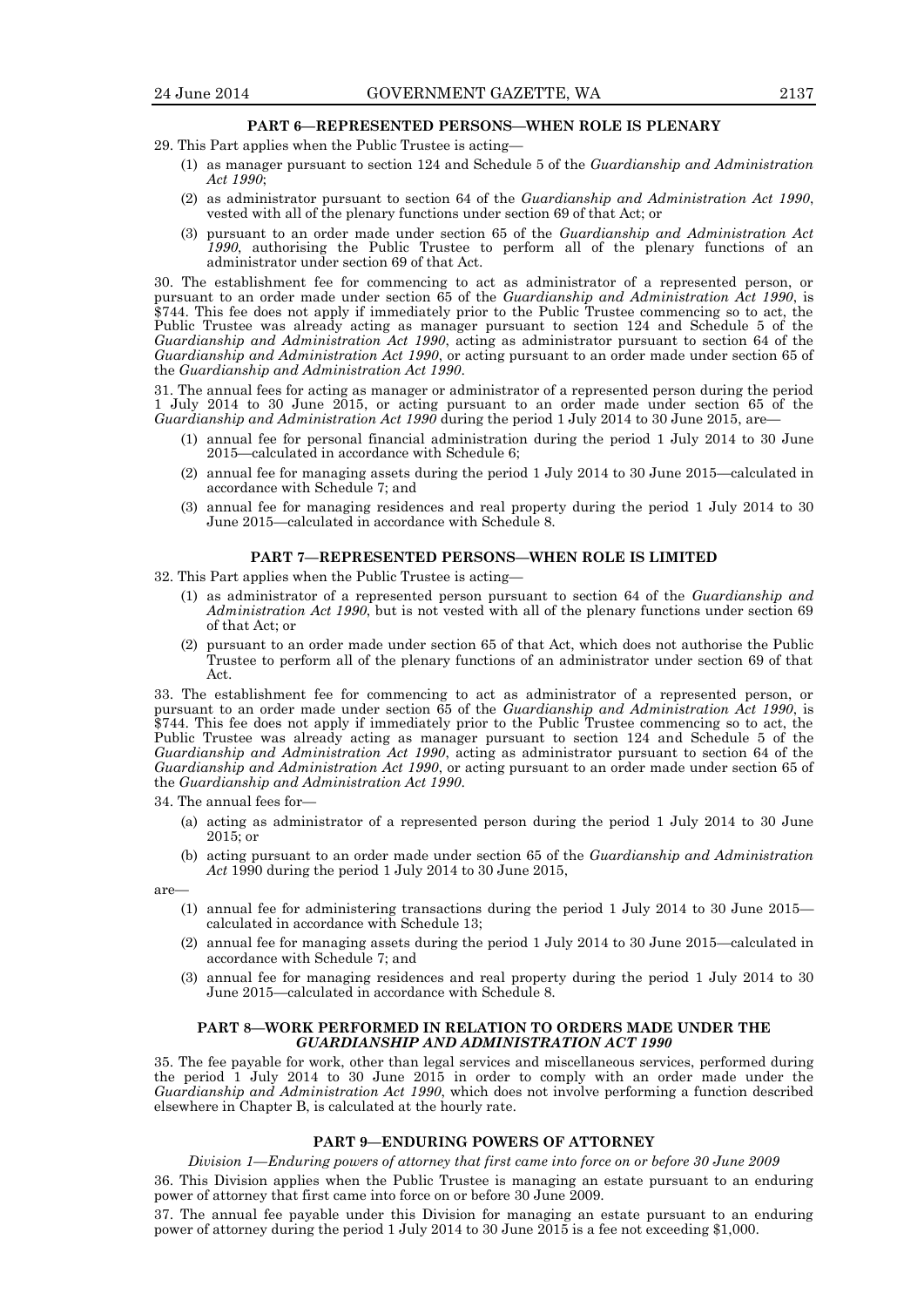38. The annual fees payable under this Division for collecting the income of an estate pursuant to an enduring power of attorney (except income from a Fund) during the period 1 July 2014 to 30 June 2015 are—

- (1) in relation to income received from rent in that period—
	- (a) where the rent is collected by the Public Trustee without an agent—such amount as expressed as a percentage or otherwise under the scale adopted by the body known as the Real Estate Institute of Western Australia;
	- (b) where the rent is collected through an agent who is employed and paid a commission by the Public Trustee—2.75% of that income;
- (2) in relation to income received from sources other than rent in that period—
	- (a) where the income is collected by the Public Trustee without an agent—6.6% of that income;
	- (b) where the income is collected through an agent who is employed and paid a commission by the Public Trustee—2.75% of that income.

#### *Division 2—Enduring powers of attorney that first come into force on or after 1 July 2009*

39. This Division applies when the Public Trustee is managing an estate pursuant to an enduring power of attorney that first comes into force on or after 1 July 2009.

40. The annual fees payable under this Division for managing an estate pursuant to an enduring power of attorney during the period 1 July 2014 to 30 June 2015 are—

- (1) annual fee for personal financial administration during the period 1 July 2014 to 30 June 2015—calculated in accordance with Schedule 6;
- (2) annual fee for managing assets during the period 1 July 2014 to 30 June 2015—calculated in accordance with Schedule 7; and
- (3) annual fee for managing residences and real property during the period 1 July 2014 to 30 June 2015—calculated in accordance with Schedule 8.

#### **PART 10—COURT TRUSTS**

41. If the Public Trustee commenced the establishment of a court trust during the period 1 July 2013 to 30 June 2014, the fee for establishing the court trust is calculated in accordance with the Scale of Fees that was annexed to the annual agreement covering the period 1 July 2013 to 30 June 2014.

42. The fee for establishing a court trust is calculated in accordance with Schedule 15 if the Public Trustee commences this during the period 1 July 2014 to 30 June 2015.

43. Except as provided for in this Part, the annual fees for acting as trustee of a court trust during the period  $1$  July  $2014$  to  $30$  June  $2015$  are-

- (1) annual fee for personal financial administration during the period 1 July 2014 to 30 June 2015—calculated in accordance with Schedule 9;
- (2) annual fee for managing assets during the period 1 July 2014 to 30 June 2015—calculated in accordance with Schedule 7; and
- (3) annual fee for managing residences and real property during the period 1 July 2014 to 30 June 2015—calculated in accordance with Schedule 8.

44. The fee for cessation of a court trust following the death of a beneficiary is \$744.

## **PART 11—TESTAMENTARY TRUSTS**

45. The annual fees for acting as trustee of a testamentary trust during the period 1 July 2014 to 30 June 2015 are—

- (1) annual fee for administering transactions during the period 1 July 2014 to 30 June 2015 calculated in accordance with Schedule 10;
- (2) annual fee for managing assets during the period 1 July 2014 to 30 June 2015—calculated in accordance with Schedule 7; and
- (3) annual fee for managing residences and real property during the period 1 July 2014 to 30 June 2015—calculated in accordance with Schedule 8.

46. Subject to this Part, the fee for cessation of a testamentary trust is calculated by—

- (1) applying Schedule 11 to determine the total number of standard units of effort; then
- (2) applying Schedule 12 to determine the service level and fee applicable to that total number of standard units of effort.

47. If the Public Trustee commenced the cessation of a testamentary trust during the period 1 July 2009 to 30 June 2014, the fee for cessation of the testamentary trust is calculated in accordance with the Public Trustee's Scale of Fees that was current when the Public Trustee commenced the cessation of the testamentary trust.

## **PART 12—MISCELLANEOUS TRUSTS**

48. The annual fees for acting as trustee of a miscellaneous trust during the period 1 July 2014 to 30 June 2015 are—

(1) annual fee for administering transactions during the period 1 July 2014 to 30 June 2015 calculated in accordance with Schedule 13;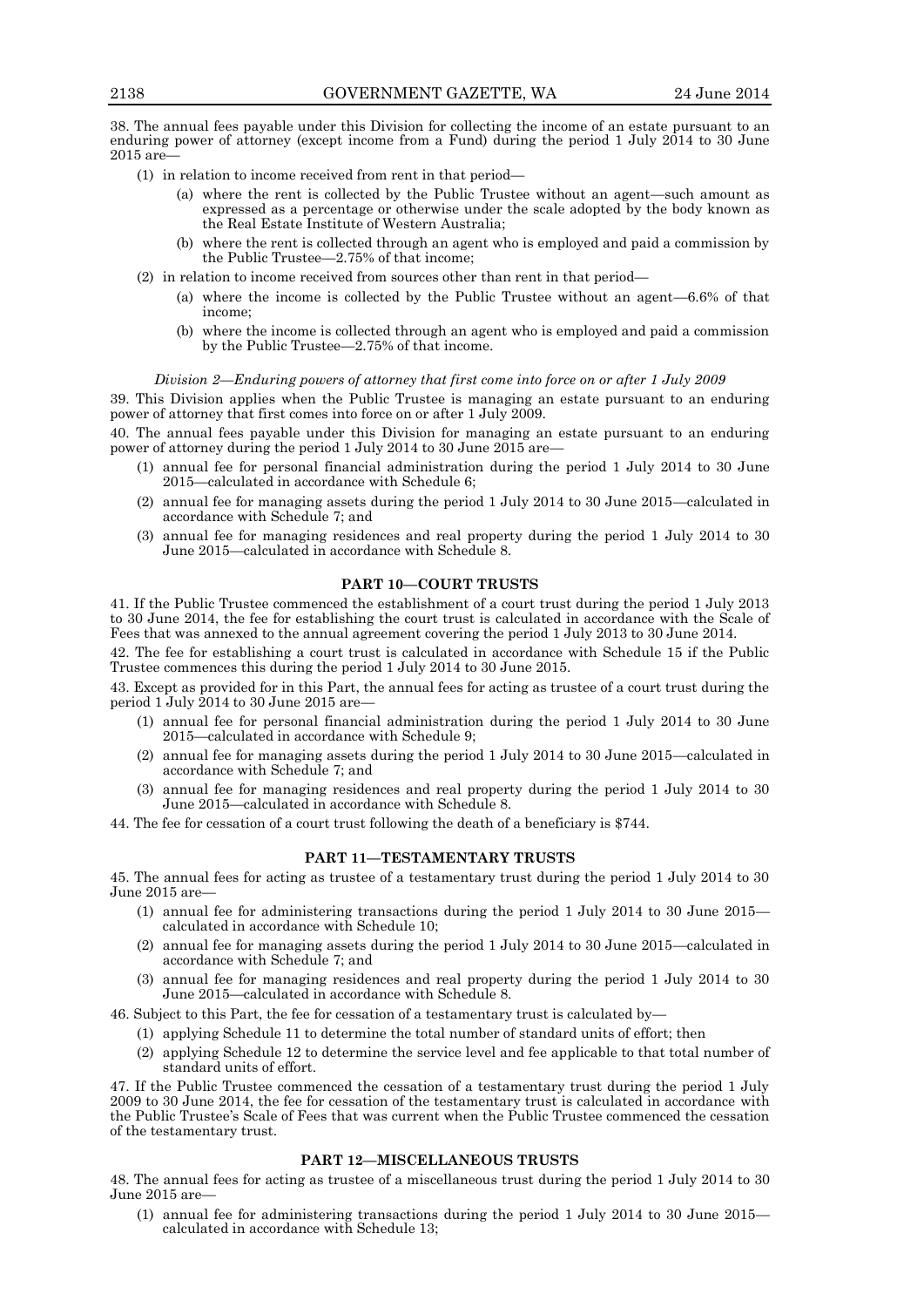- (2) annual fee for managing assets during the period 1 July 2014 to 30 June 2015—calculated in accordance with Schedule 7; and
- (3) annual fee for managing residences and real property during the period 1 July 2014 to 30 June 2015—calculated in accordance with Schedule 8.
- 49. The fee for cessation of a miscellaneous trust is calculated by—
	- (1) applying Schedule 11 to determine the total number of standard units of effort; then
	- (2) applying Schedule 12 to determine the service level and fee applicable to that total number of standard units of effort.

50. If the Public Trustee commenced the cessation of a miscellaneous trust during the period 1 July 2009 to 30 June 2014, the fee for cessation of the miscellaneous trust is calculated in accordance with the Public Trustee's Scale of Fees that was current when the Public Trustee commenced the cessation of the miscellaneous trust.

#### **PART 13—FROZEN OR CONFISCATED PROPERTY**

51. The annual fee payable for acting as manager of frozen or confiscated property during the period 1 July 2014 to 30 June 2015 other than legal services, miscellaneous services and work connected with the disposal of the property is calculated at the hourly rate.

52. The fee payable for arranging the disposal of frozen or confiscated property, in addition to any legal services or miscellaneous services, is an amount equal to 3% of the gross amount realised on the disposal of the property.

## **PART 14—PREPARATION OF WILLS**

53. The fees payable for preparing Wills are stated in Schedule 14.

54. When fees for preparing a Will are charged on a time basis, they may be charged and calculated in units of six minutes.

55. If the fees for preparing a Will are charged and calculated in units of six minutes—

- (1) if the time spent providing a service is less than six minutes, then the costs payable are calculated based on a minimum charge of one unit regardless of the time actually spent; and
- (2) if more than six minutes is spent, then the calculation is made on the next highest level (meaning, for example, if 10 minutes is spent providing a service then the charges are calculated for two units, namely 12 minutes).

56. Nothing in this Part affects any initial fee and/or fixed fee stated in Schedule 14.

# **PART 15—PRIVATE ADMINISTRATORS' SUPPORT**

*Division 1—General*

57. In this Part, references to sections are references to sections of the *Guardianship and Administration Act 1990*.

58. In this Part, the value of the client's assets is taken as at the last date covered by the account under examination and does not include the values of the following—

- (1) household furniture, effects and chattels;
- (2) personal jewellery;
- (3) the principal place of residence of the client;
- (4) the principal place of residence of a spouse, de facto partner and/or minor child of the client;
- (5) the former principal place of residence of the client if—
	- (a) it was the principal place of residence of the client at any time in the 12 months before the last date covered by the account under examination; and
	- (b) it is not being rented to a third party;
- (6) an accommodation bond with respect to the principal place of residence of the client;
- (7) an accommodation bond with respect to the principal place of residence of a spouse, de facto partner and/or minor child of the client; and
- (8) an accommodation bond with respect to the former principal place of residence of the client if—
	- (a) it was the principal place of residence of the client at any time in the 12 months before the last date covered by the account under examination; and
	- (b) the residence is not being rented to a third party.

59. No fee is payable under this Part if the value of the client's assets in Western Australia is—

- (1) less than \$50,000 if the Public Trustee commenced on or before 30 June 2014 to examine a set of accounts lodged under section 80(1) or delivered under section 80(2); or
- (2) less than \$25,000 if the Public Trustee commences on or after 1 July 2014 to examine a set of accounts lodged under section 80(1) or delivered under section 80(2).

*Division 2—Examinations commenced during the period 1 July 2011 to 30 June 2012*

60. This Division applies when the Public Trustee, during the period 1 July 2011 to 30 June 2012, commenced to examine a set of accounts lodged under section 80(1) or delivered under section 80(2).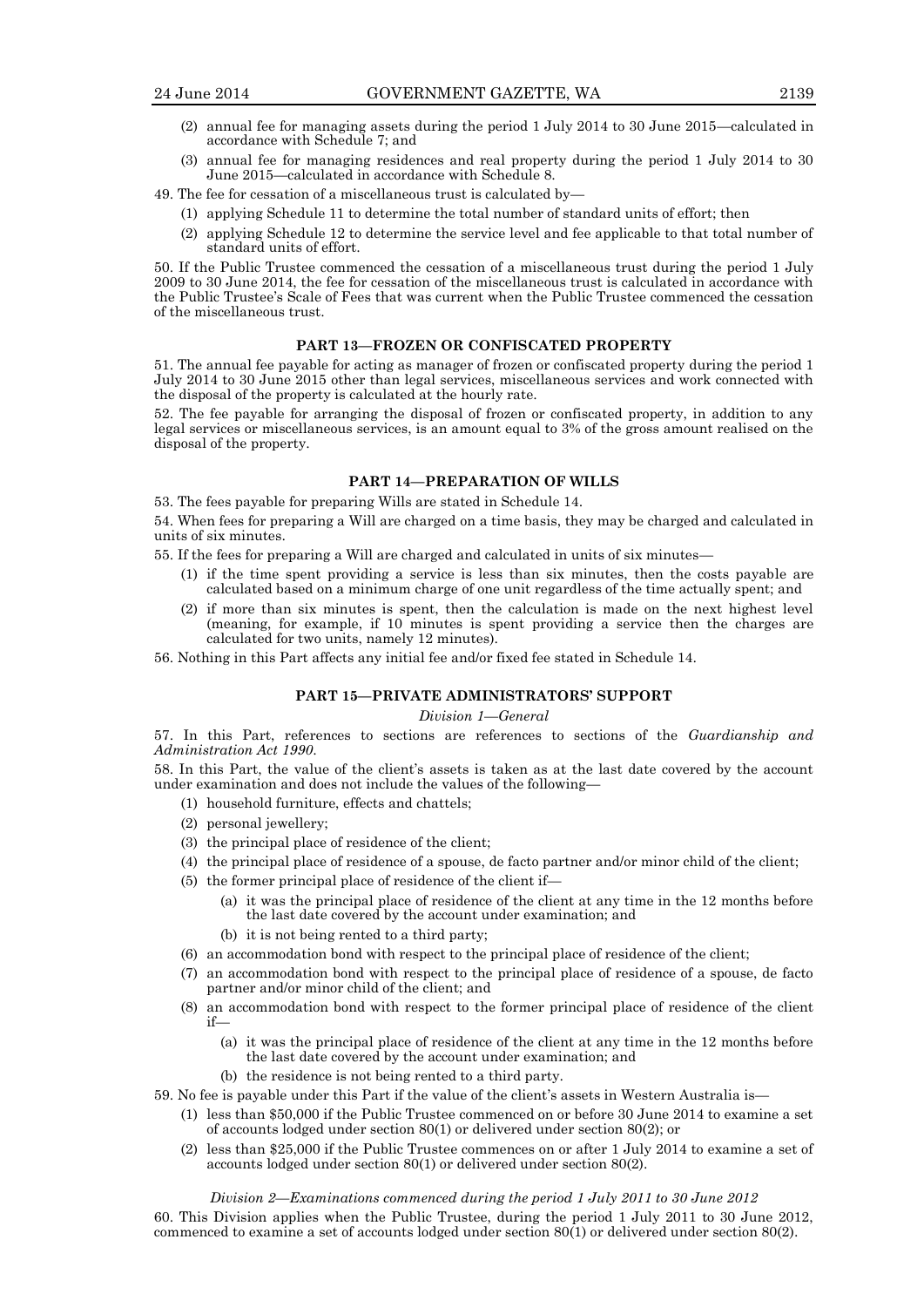61. Subject to Division 1, the fee payable by the client to the Public Trustee for—

- (1) examining a set of accounts lodged under section 80(1) or delivered under section 80(2);
- (2) making a decision or determination under section 80(3);
- (3) making a decision or determination under section 80(4) (if applicable); or
- (4) issuing a certificate of loss under section 80(6) (if applicable),

is calculated \$194 per hour, subject to a minimum fee of \$194.

#### *Division 3—Examinations commenced during the period 1 July 2012 to 30 June 2013*

62. This Division applies when the Public Trustee, during the period 1 July 2012 to 30 June 2013, commenced to examine a set of accounts lodged under section 80(1) or delivered under section 80(2). 63. Subject to Division 1, the fee payable by the client to the Public Trustee for—

- - (1) examining a set of accounts lodged under section 80(1) or delivered under section 80(2);
	- (2) making a decision or determination under section 80(3);
	- (3) making a decision or determination under section 80(4) (if applicable); or
	- (4) issuing a certificate of loss under section 80(6) (if applicable),

is calculated \$200 per hour, subject to a minimum fee of \$200.

#### *Division 4—Examinations commenced during the period 1 July 2013 to 30 June 2014*

64. This Division applies when the Public Trustee, during the period 1 July 2013 to 30 June 2014, commenced to examine a set of accounts lodged under section 80(1) or delivered under section 80(2). 65. Subject to Division 1, the fee payable by the client to the Public Trustee for—

- (1) examining a set of accounts lodged under section 80(1) or delivered under section 80(2);
- (2) making a decision or determination under section 80(3);
- (3) making a decision or determination under section 80(4) (if applicable);
- (4) issuing a certificate of loss under section 80(6) (if applicable); or
- (5) attending a hearing of the State Administrative Tribunal,

is calculated at \$222 per hour, subject to a minimum fee of \$222.

#### *Division 5—Examinations commenced during the period 1 July 2014 to 30 June 2015*

66. This Division applies when the Public Trustee, during the period 1 July 2014 to 30 June 2015, commences to examine a set of accounts lodged under section 80(1) or delivered under section 80(2). 67. Subject to Division 1, the fee payable by the client to the Public Trustee for—

- (1) examining a set of accounts lodged under section 80(1) or delivered under section 80(2);
- (2) making a decision or determination under section 80(3);
- (3) making a decision or determination under section 80(4) (if applicable);
- (4) issuing a certificate of loss under section 80(6) (if applicable); or
- (5) attending a hearing of the State Administrative Tribunal,

is calculated at \$248 per hour, subject to a minimum fee of \$248.

#### **PART 16—ASSET SERVICES FOR SIMILAR INTERSTATE DEPARTMENTS, BODIES OR AGENCIES**

68. The fee payable for work, other than legal services and miscellaneous services, performed in dealing with an asset in Western Australia during the period 1 July 2014 to 30 June 2015 on behalf of another Public Trustee in Australia, State Trustees Limited (Victoria) or the NSW Trustee and Guardian, is calculated at the hourly rate.

## **CHAPTER C—THE PUBLIC TRUSTEE'S OTHER SERVICES**

### **PART 17—LEGAL SERVICES**

69. The fees payable for performing legal services during the period 1 July 2014 to 30 June 2015 are calculated as follows—

- (1) if performed by an in-house Senior Practitioner—\$419 per hour;
- (2) if performed by an in-house Junior Practitioner—\$318 per hour; and
- (3) if performed by an in-house clerk or paralegal—\$248 per hour.

70. This Part does not apply when the Public Trustee is—

- (1) executor or administrator of a deceased estate which the Public Trustee commenced to administer on or before 30 June 2010;
- (2) trustee of a court trust;
- (3) trustee of moneys paid into court;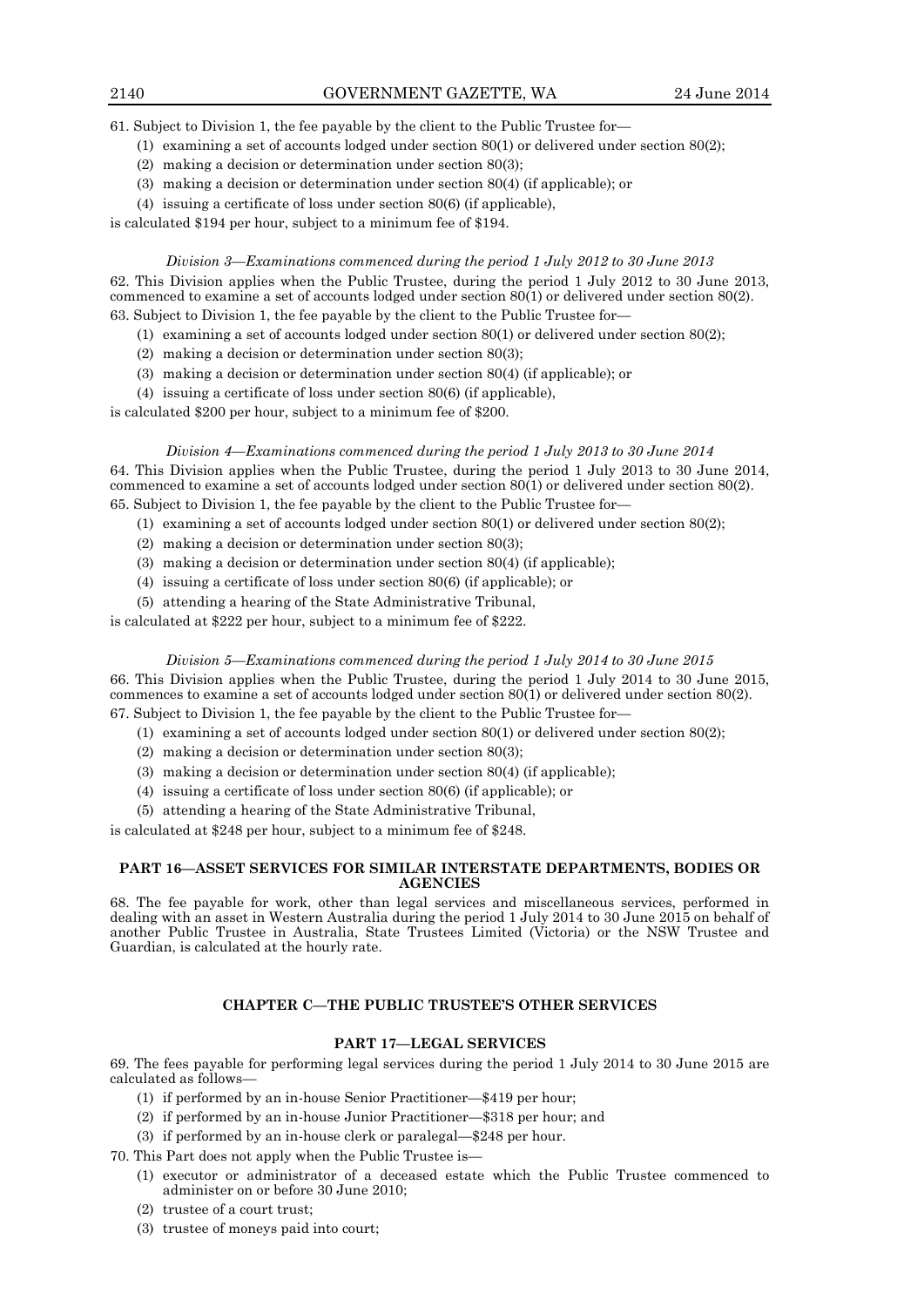- 
- (4) performing a function pursuant to section 80 of the *Guardianship and Administration Act 1990;*
- (5) preparing a Will, which is covered by Part 14 and Schedule 14;
- (6) performing miscellaneous services, which are covered by Part 22 and Schedule 16; or
- (7) performing legal services during such periods in which the Public Trustee engages an external firm of solicitors to provide that service.
- 71. The fees for legal services may be charged and calculated in units of six minutes.
- 72. If the fees for legal services are charged and calculated in units of six minutes—
	- (1) if the time spent providing a service is less than six minutes, then the costs payable are calculated based on a minimum charge of one unit regardless of the time actually spent; and
	- (2) if more than six minutes is spent, then the calculation is made on the next highest level (meaning, for example, if 10 minutes is spent providing a service then the charges are calculated for two units, namely 12 minutes).

## **PART 18—MANAGEMENT OF THE COMMON ACCOUNT**

73. The annual fee pursuant to section 39A(4) of the Act for managing the Common Account during the period 1 July 2014 to 30 June 2015 is a fee not exceeding 6.6% of the total interest or income earned by investment of moneys forming part of the Common Account during that period.

#### **PART 19—MANAGEMENT OF PUBLIC TRUSTEE INVESTMENT FUNDS (PTIFs)**

74. The Public Trustee shall receive, for supervising the management of a Public Trustee Investment Fund during the period 1 July 2014 to 30 June 2015, a fee not exceeding—

- (1) 2% per annum, calculated daily, of the value of the assets under management in that PTIF; minus
- (2) external management fees and charges (net of any tax credits applicable to those external management fees and charges).

#### **PART 20—SUPERVISION OF EXTERNAL INVESTMENTS AND COLLECTION OF INCOME**

75. This Part does not apply when the Public Trustee is—

- (1) executor or administrator of a deceased estate;
- (2) donee of an enduring power of attorney that first came into force on or before 30 June 2009; or
- (3) manager of frozen or confiscated property.

76. The annual fee payable under this Part for supervising external investments during the period 1 July 2014 to 30 June 2015 is calculated at \$248 per hour, subject to a minimum fee of \$496.

## **PART 21—REAL PROPERTY SERVICES**

#### *Division 1—General*

77. This Division does not apply when the Public Trustee is—

- (1) executor or administrator of a deceased estate which the Public Trustee commenced to administer on or before 30 June 2009;
- (2) donee of an enduring power of attorney that first came into force on or before 30 June 2009; or
- (3) manager of frozen or confiscated property.

78. In addition to any legal services or miscellaneous services, the fee payable under this Division for arranging the—

- (1) purchase of real property is \$ 1,005;
- (2) sale of real property is \$1,736;
- (3) transfer of real property without a purchase or a sale is \$819; and
- (4) construction of a dwelling on real property or an extension or modification to an existing dwelling is calculated at the hourly rate.

79. In additional to any legal services or miscellaneous services, the fee payable under this Division for preparing and lodging an application by survivor with respect to real property that is held as joint tenants is \$570.

80. In addition to any legal services or miscellaneous fees, the fee payable under this Division for general searches and preparation of legal instructions for lost certificates of title is \$496.

#### *Division 2—Enduring powers of attorney that first came into force on or before 30 June 2009*

81. This Division applies when the Public Trustee is managing an estate pursuant to an enduring power of attorney that commenced operation on or before 30 June 2009.

- 82. In estates under this Division where the Public Trustee will—
	- (1) purchase real property with an existing dwelling; or
	- (2) purchase vacant real property and construct a dwelling on it,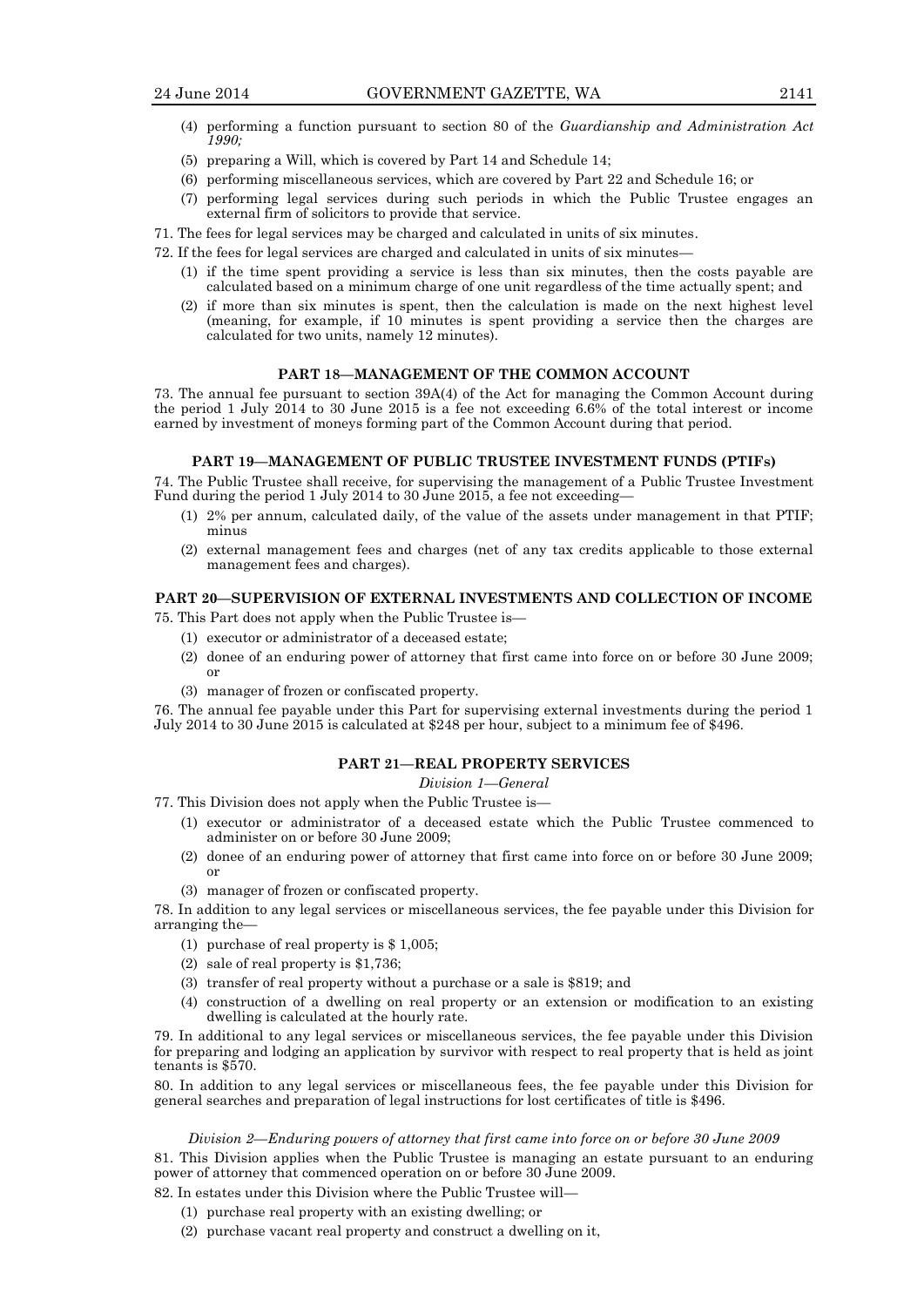for the use of the client, the Public Trustee in arranging the purchase or the purchase and construction, as the case may be, in addition to any legal services or miscellaneous services, is entitled to a fee of 1.1% of the sum of the values of—

- (3) the dwelling purchased or constructed; and
- (4) the land on which that dwelling is situated.

83. In addition to any legal services or miscellaneous services, the fee payable under this Division for arranging the sale of real property is an amount equal to 1.1% of the gross amount realised on the sale of the property.

## **PART 22—MISCELLANEOUS SERVICES**

84. The fees payable for miscellaneous services are stated in Schedule 16.

#### **PART 23—SPECIAL SERVICES**

85. This Part does not apply when the Public Trustee is—

- (1) executor or administrator of a deceased estate which the Public Trustee commenced to administer on or before 30 June 2009;
- (2) trustee of moneys paid into court; or
- (3) preparing a Will.

86. This Part also does not apply to legal services or miscellaneous services, or services for which the Public Trustee is already entitled to charge at the hourly rate.

87. The fee payable for performing the following during the period 1 July 2014 to 30 June 2015 is calculated at the hourly rate-

- (1) providing instructions or other information to external lawyers, engaged by the Public Trustee, or to in-house lawyers, except when the Public Trustee is executor or administrator of a deceased estate which the Public Trustee commenced to administer on or before 30 June 2010;
- (2) establishing the entitlement of the client to another deceased person's estate when the Public Trustee is acting as administrator or manager of a represented person, acting pursuant to an order made under section 65 of the *Guardianship and Administration Act 1990*, or donee of an enduring power of attorney;
- (3) establishing the entitlements to the estate of a deceased client, when prior to the death of that client, the Public Trustee was acting as administrator or manager of a represented person, acting pursuant to an order made under section 65 of the *Guardianship and Administration Act 1990*, trustee of a court trust or donee of an enduring power of attorney;
- (4) dealing with or disposing of household furniture, effects, chattels and jewellery (provided that if the Public Trustee is executor or administrator of a deceased estate, this only applies when the Public Trustee is required to resolve a dispute over these items);
- (5) taking necessary action to deal with or preserve an interest of a client or a deceased estate in a trust, private company, sole trader business and/or partnership;
- (6) collecting or paying debts owing to or by a client at the time of commencement of the Public Trustee's management or administration (other than deceased estates) when the total combined number owed to and by the client exceeds 10;
- (7) attending the proceedings of a court, board, tribunal, assessor or other judicial or quasijudicial body, concerning a client, trust or estate;
- (8) complying with a direction of a court, board, tribunal, assessor or other judicial or quasijudicial body;
- (9) investigating the possible misappropriation of assets from a client, trust or estate;
- (10) disposing of personal property under section 29(5) of the Act upon the death of a represented person;
- (11) arranging the purchase of motor vehicles, boats and trailers when the Public Trustee is acting as administrator or manager of a represented person, acting pursuant to an order made under section 65 of the *Guardianship and Administration Act 1990*, donee of an enduring power of attorney, or trustee of a court trust, testamentary trust or miscellaneous trust;
- (12) arranging the sale of motor vehicles, boats and trailers when the Public Trustee is acting as administrator or manager of a represented person, acting pursuant to an order made under section 65 of the *Guardianship and Administration Act 1990*, donee of an enduring power of attorney, or trustee of a court trust, testamentary trust or miscellaneous trust;
- (13) investigating what assets, if any, exist of a deceased estate which the Public Trustee commenced to administer during the period 1 July 2011 to 30 June 2013, when the body of the deceased person is unclaimed;
- (14) investigating what assets and liabilities, if any, exist of a deceased estate which the Public Trustee commenced to administer on or after 1 July 2013, when—
	- (a) the body of the deceased person is unclaimed and/or
	- (b) there is insufficient information and beneficiaries are unable and/or unwilling to assist in providing the information;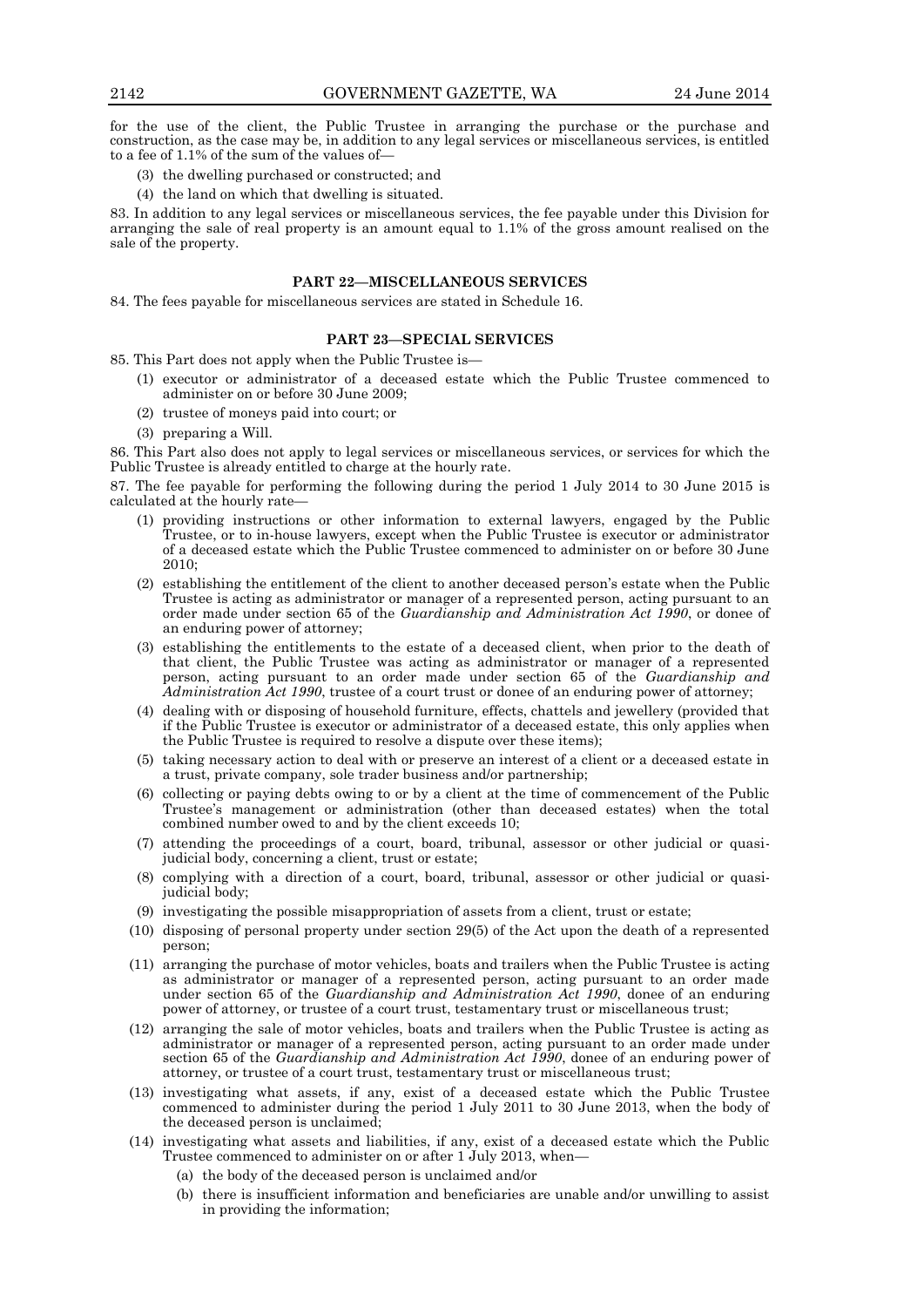- (15) dealing with the royalties (from books, films or music) of a deceased estate which the Public Trustee commenced to administer on or after 1 July 2011;
- (16) dealing with self-managed superannuation funds, except when the Public Trustee is executor or administrator of a deceased estate which the Public Trustee commenced to administer on or before 30 June 2011;
- (17) investigating and deciding how to apply the assets of a trust that is charitable or partly charitable in nature (including, but not limited to, preparing for and attending meetings and considering the submissions of an advisory person or body);
- (18) arranging the sale of relocatable homes, mobile homes, caravans permanently located in a caravan park, motor vehicles, jewellery and household furniture, effects and chattels, where the assets are located outside the range of the Public Trustee's relevant usual service contractor, except when the Public Trustee is executor or administrator of a deceased estate which the Public Trustee commenced to administer on or before 30 June 2013;
- (19) dealing with funds from liquidated companies and debts due when the general administration of a deceased estate has been completed, but only if the Public Trustee commenced to administer the estate on or after 1 July 2013;
- (20) dealing with a private or government landlord of a residential tenancy under which the deceased was a tenant;
- (21) dealing with appropriations, where beneficiaries agree to appropriate real property to a beneficiary; and
- (22) arranging distribution of funds under \$20,000 that are held for estates of deceased beneficiaries.
- 88. The fee for establishing care arrangements for a client is—
	- (1) when 1-5 carers are engaged—\$1,736
	- (2) when 6-10 carers are engaged—\$2,480

#### **PART 24—TAXATION SERVICES**

89. Pursuant to section 38B(6) of the Act, the Public Trustee may, in addition to fees chargeable under section 38B of the Act (and therefore under this Scale of Fees), charge a fee for work involved in the preparation and lodging of returns for the purpose of or in connection with assessments of any duties or taxes (other than probate, death, succession or estate duties).

90. The fee for performing any taxation services not described in section 38B(6) of the Act is charged at the hourly rate. ————

## **SCHEDULE 1 DICTIONARY**

1. In this Scale of Fees, unless the context indicates otherwise—

- (1) "**the Act**" means the *Public Trustee Act 1941*;
- (2) "**authorised deposit-taking institution**" has the same meaning as in the Commonwealth *Banking Act* 1959;
- (3) "**Chapter**" means a Chapter under this Scale of Fees;
- (4) "**client**" has the meaning listed in Schedule 2, depending on the capacity in which the Public Trustee is acting;
- (6) "**concession holder**" means—
	- (a) the holder of one of the following cards issued by Centrelink—
		- (i) a health care card;
		- (ii) a health benefit card;
		- (iii) a pensioner concession card;
		- (iv) a Commonwealth seniors health card; or
	- (b) the holder of any other card issued by Centrelink or the Department of Veterans' Affairs that certifies entitlement to Commonwealth health concessions;
- (7) "**couple**" means two people who are married to each other or in a de facto relationship who each make substantially similar Wills;
- (8) "**court trust**" means a trust established, including on an interim basis, pursuant to the order of a court, board, tribunal, assessor or other judicial or quasi-judicial body, except—
	- (a) a trust of moneys paid into court; and
	- (b) a trust established pursuant to an order made under the *Inheritance (Family and Dependants Provision) Act 1972* or *Family Provision Act 1972*;
- (9) "**dealing with**" an asset includes, but is not limited to, collecting, enquiring about and engaging in a transaction concerning that asset;
- (10) "**de facto partner**" and "**de facto relationship**" have the same meanings as in the *Interpretation Act 1984*;
- (11) "**Division**" means a Division under this Scale of Fees;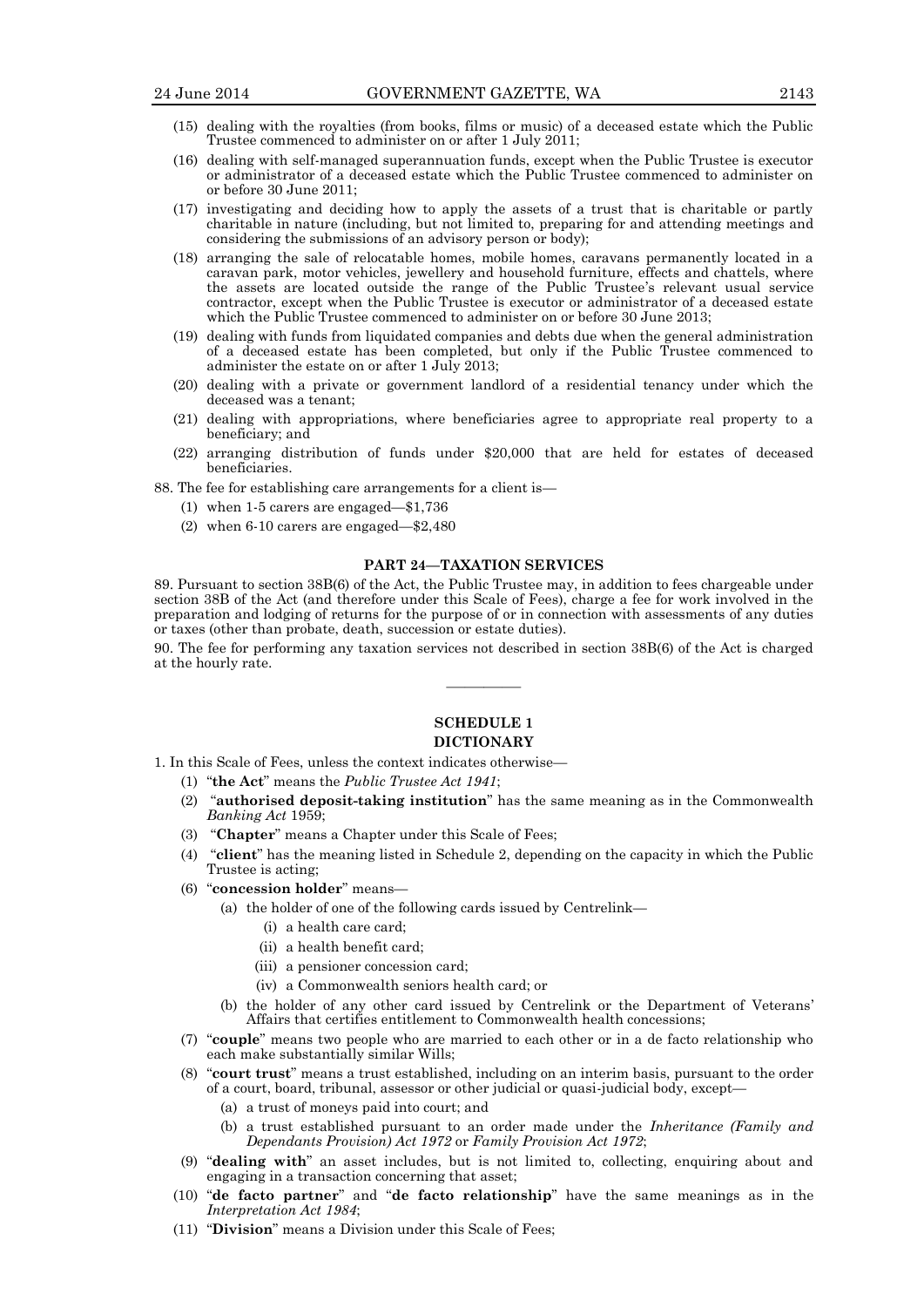- (12) "**estate"** means any real or personal property under administration or held, managed, or controlled by the Public Trustee in any capacity whatsoever;
- (13) "**external investments**" means all assets (including, but not limited to, superannuation) except—
	- (a) accounts with authorised deposit-taking institutions;
	- (b) holdings in the Common Account;
	- (c) holdings in a PTIF;
	- (d) real property;
	- (e) retirement village units, whether held as a strata title, lease or other method of ownership;
	- (f) relocatable homes;
	- (g) mobile homes;
	- (h) caravans permanently located in a caravan park;
	- (i) motor vehicles;
	- (j) household furniture, effects and chattels; and
	- (k) personal jewellery.
- (14) **"frozen or confiscated property"** means property that is frozen or confiscated pursuant to the *Criminal Property Confiscation Act 2000*;
- (15) "**Fund"** means the Common Account or a PTIF;
- (16) "**hourly rate**" means \$248 per hour, subject to a minimum fee of \$248;
- (17) "**Junior Practitioner**" and "**Senior Practitioner**" have the same meanings as in the *Legal Practitioners (Supreme Court) (Contentious Business) Determination 2012*;
- (18) "**Landgate**" means the Western Australian Land Information Authority;
- (19) "**miscellaneous services**" means the services listed in Schedule 16;
- (20) "**miscellaneous trusts**" means all trusts other than the following—
	- (a) court trusts;
	- (b) testamentary trusts;
	- (c) trusts of unclaimed moneys; and
	- (d) trusts of moneys paid into court.
- (21) "**motor vehicle**" means a vehicle that requires registration with the Department of Transport (or any interstate or overseas department, body or agency performing substantially the same function), except for a caravan permanently located in a caravan park;
- (22) **"Part"** means a Part under this Scale of Fees;
- (23) **"Public Trustee Investment Fund (PTIF)"** means—
	- (a) the "Cash strategic investment account" which also means the Cash strategic common account or the Public Trustee Investment Fund Cash;
	- (b) the "Conservative strategic investment account" which also means the Conservative strategic common account or the Public Trustee Investment Fund Conservative;
	- (c) the "Moderate strategic investment account" which also means the Moderate strategic common account or the Public Trustee Investment Fund Moderate;
	- (c) the "Growth strategic investment account" which also means the Growth strategic common account or the Public Trustee Investment Fund Growth; and
	- (d) the "Growth Plus strategic investment account" which also means the Growth Plus strategic common account and the Public Trustee Investment Fund Growth Plus.
- (24) "**represented person**" means a person in respect of whom there is in force an administration order pursuant to the *Guardianship and Administration Act 1990* or an order pursuant to section 65 of that Act, or for whom the Public Trustee is manager pursuant to section 124 and Schedule 5 of the *Guardianship and Administration Act 1990*;
- (25) **"Schedule"** means a Schedule to this Scale of Fees;
- (26) "**testamentary trust**" means a trust established from a deceased estate, whether by a Will, intestacy, order pursuant to the *Inheritance (Family and Dependants Provision) Act 1972* or *Family Provision Act 1972*, deed of family arrangement or otherwise, but only if the Public Trustee is or was the executor or administrator of the deceased estate; and
- (27) "**transaction**" means a payment to or from the Common Account for a client, trust or estate, other than—
	- (a) a payment made to or from a PTIF;
	- (b) the debiting or crediting of Common Account interest;
	- (c) charging or rebating of fees payable to the Public Trustee; and
	- (d) correcting errors made by the Public Trustee.
- 2. Unless the context indicates otherwise—
	- (1) a department, body or agency (apart from Centrelink and the Department of Veterans' Affairs) is Western Australian;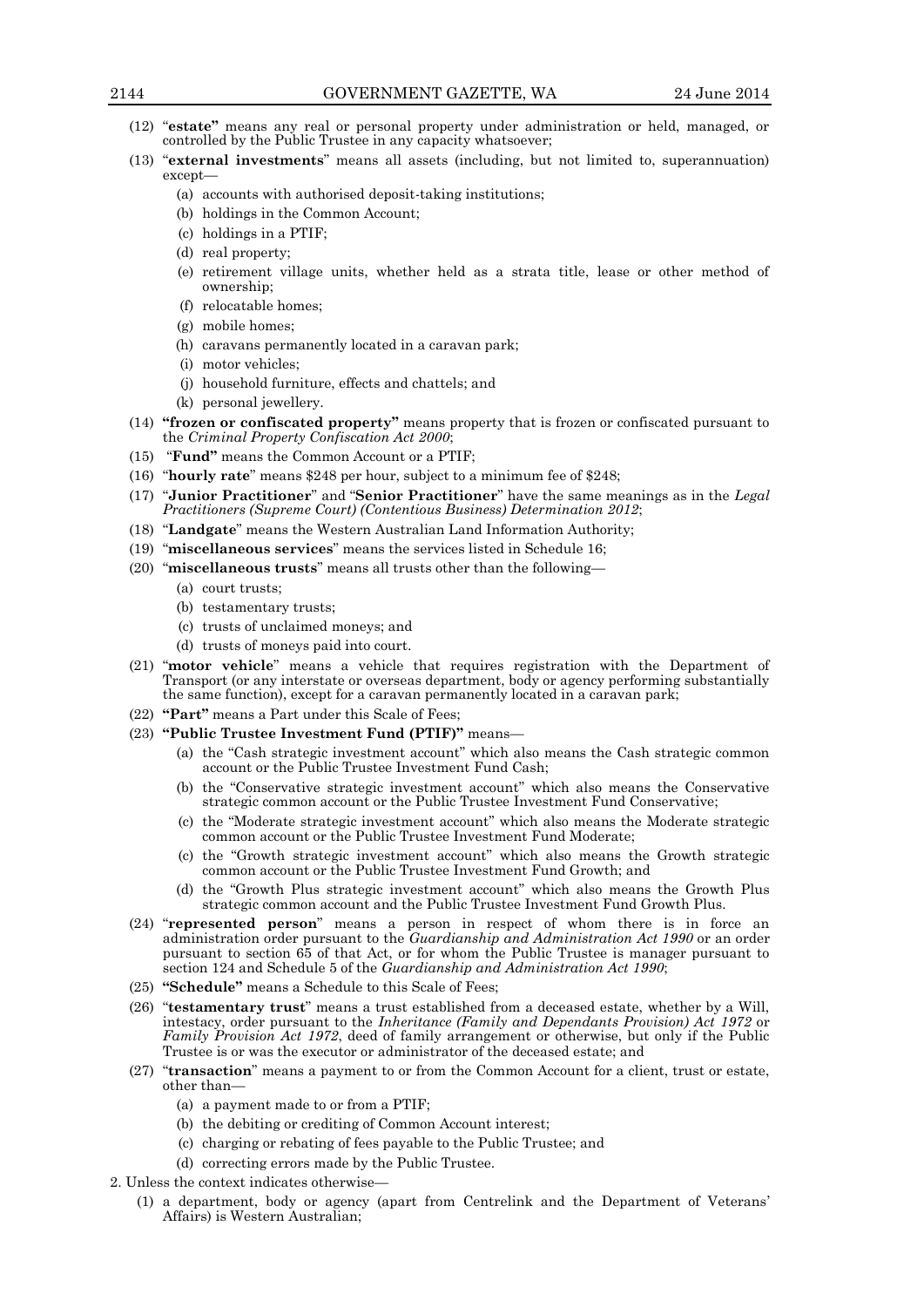- 
- (2) a reference to a department, body or agency includes the successors to that department, body or agency and any renamed department, body or agency;
- (3) a reference to legislation is a reference to Western Australian legislation; and
- (4) a reference to legislation includes any substituted or renamed legislation.

3. Words and phrases defined in the Act shall have the same meaning in this Scale of Fees, unless they are defined in this Schedule and/or the context indicates otherwise.

————

# **SCHEDULE 2 DEFINITION OF CLIENT**

| <b>Public Trustee's capacity</b>                                                                                                                                                                                                   | Definition of client                                                                                                                            |
|------------------------------------------------------------------------------------------------------------------------------------------------------------------------------------------------------------------------------------|-------------------------------------------------------------------------------------------------------------------------------------------------|
| Executor or administrator of a deceased estate                                                                                                                                                                                     | A beneficiary of the deceased estate                                                                                                            |
| Agent pursuant to section 12A of the Act                                                                                                                                                                                           | Not applicable                                                                                                                                  |
| Administrator or manager of a represented person or<br>acting pursuant to an order made under section 65 of<br>the Guardianship and Administration Act 1990                                                                        | The represented person                                                                                                                          |
| Performer of work performed in order to comply with<br>order made under the <i>Guardianship and</i><br>an<br><i>Administration Act 1990</i> which does not involve<br>performing a function described elsewhere<br>in<br>Chapter B | The person who is the subject of the order                                                                                                      |
| Donee of an enduring power of attorney                                                                                                                                                                                             | The donor of the enduring power of<br>attorney                                                                                                  |
| Trustee of a court trust                                                                                                                                                                                                           | The beneficiary of the court trust                                                                                                              |
| Trustee of a testamentary trust                                                                                                                                                                                                    | A beneficiary of the testamentary trust                                                                                                         |
| Trustee of a miscellaneous trust                                                                                                                                                                                                   | A beneficiary of the miscellaneous trust                                                                                                        |
| Manager of frozen or confiscated property                                                                                                                                                                                          | Not applicable                                                                                                                                  |
| Preparer of a Will                                                                                                                                                                                                                 | The testator                                                                                                                                    |
| Examiner of an account pursuant to section 80 of the<br>Guardianship and Administration Act 1990                                                                                                                                   | of whom<br>the<br>The person in respect<br>order<br>under<br>administration<br>the<br>Guardianship and Administration<br>Act<br>$1990$ was made |
| Provider of asset services for similar interstate<br>departments, bodies or agencies                                                                                                                                               | Not applicable                                                                                                                                  |

## **SCHEDULE 3 DECEASED ESTATES—STANDARD UNITS OF EFFORT**

————

| Activity                                                                                                                                                                      | Standard units of<br>effort |
|-------------------------------------------------------------------------------------------------------------------------------------------------------------------------------|-----------------------------|
| General administrative activities and duties as described in Schedule 5                                                                                                       | 90                          |
| For filing election to administer                                                                                                                                             | 25                          |
| For obtaining grant of probate or obtaining letters of administration                                                                                                         | 35                          |
| Identifying and establishing beneficiaries and their entitlements—for each<br>beneficiary above 3                                                                             | 10                          |
| For each item or sum of money bequeathed                                                                                                                                      | 5                           |
| For each beneficiary resident out of Australia                                                                                                                                | 15                          |
| For each real property—held as joint tenants and not an asset of the estate                                                                                                   | 20                          |
| For each real property—all or part of which is an asset of the estate—which<br>was rented to a third party as at date of death                                                | 65                          |
| For each real property—all or part of which is an asset of the estate—which<br>was not rented to a third party as at date of death                                            | 50                          |
| For dealing with each cheque or savings account with an authorised deposit-<br>taking institution                                                                             | 20                          |
| For dealing with each superannuation fund (excluding self managed<br>superannuation funds), whether or not any proceeds of that superannuation<br>fund are paid to the estate | 40                          |
| For dealing with each life insurance policy                                                                                                                                   | 25                          |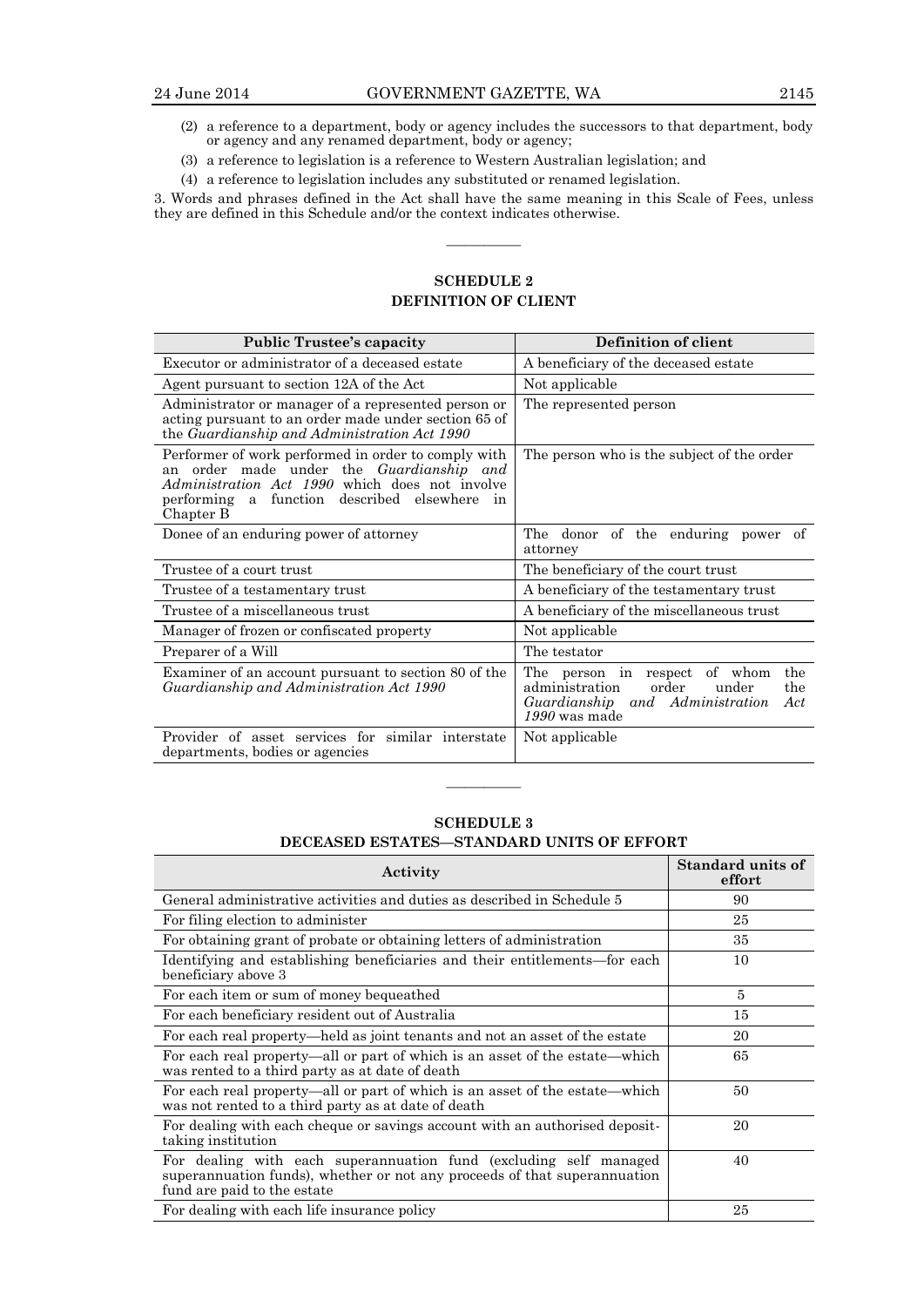# 2146 GOVERNMENT GAZETTE, WA 24 June 2014

| Activity                                                                                                                                                       | Standard units of<br>effort |
|----------------------------------------------------------------------------------------------------------------------------------------------------------------|-----------------------------|
| For dealing with each external investment, except investments and<br>investments with Esanda Finance, IOOF, Savings Investment Bonds (UK)<br>or RAC Debentures | 40                          |
| For dealing with each external investment (except superannuation) with<br>Esanda Finance, IOOF, Savings Investment Bonds (UK) or RAC Debentures                | 20                          |
| For dealing with each holding invested in a PTIF                                                                                                               | 20                          |
| For dealing with each fixed interest investment or term deposit with an<br>authorised deposit-taking institution                                               | 20                          |
| For dealing with obtaining a refund of an entry contribution or<br>accommodation bond to a nursing home, hospital, hostel or retirement<br>village             | 15                          |
| For dealing with each trust account held by a nursing home, hospital, hostel<br>or retirement village                                                          | 10                          |
| For dealing with wages, holiday pay, long service leave and other pay<br>entitlements                                                                          | 20                          |
| For dealing with a pension in Australia, other than from Centrelink                                                                                            | 15                          |
| For dealing with an overseas pension                                                                                                                           | 25                          |
| For dealing with each motor vehicle, boat or trailer                                                                                                           | 20                          |
| For dealing with workers' compensation due at date of death                                                                                                    | 25                          |
| For dealing with each other award of damages due at date of death                                                                                              | 25                          |
| For dealing with funds held by the Public Trustee in another capacity                                                                                          | 20                          |
| For dealing with each interest in the estate of another deceased person that<br>is not being administered by the Public Trustee                                | 25                          |
| For dealing with each weapon                                                                                                                                   | 20                          |
| For dealing with each funeral benefit payable, other than from Centrelink                                                                                      | 10                          |
| For dealing with each claim of a medical practitioner or hospital lodged for<br>refund with a medical insurance fund                                           | 15                          |
| For dealing with farm machinery                                                                                                                                | 30                          |
| For dealing with livestock                                                                                                                                     | 30                          |
| For dealing with each mortgage debt owing to the deceased                                                                                                      | 50                          |
| For dealing with each other debt owing to the deceased                                                                                                         | 15                          |
| For each liability of the deceased which is secured by an encumbrance over<br>assets                                                                           | 25                          |
| For dealing with each unsecured liability as at date of death                                                                                                  | 5                           |
| For dealing with mining leases                                                                                                                                 | 60                          |

**NOTE 1:** For each asset (other than real property) held as joint tenants and not forming part of the estate, the relevant standard unit of effort is reduced by 50%.

**NOTE 2:** For each asset and liability held or registered outside Australia, the standard units of effort are increased by 50%.

————

| реселертронные тере             |                      |              |
|---------------------------------|----------------------|--------------|
| <b>Standard units of effort</b> | <b>Service level</b> | Fee          |
| 1-90                            |                      | 2,232<br>\$  |
| 91-110                          | $\overline{2}$       | \$<br>2,728  |
| 111-130                         | 3                    | \$<br>3,224  |
| 131-150                         | 4                    | \$<br>3,720  |
| 151-170                         | 5                    | \$<br>4,216  |
| 171-190                         | 6                    | \$<br>4,712  |
| 191-225                         | 7                    | \$<br>5,580  |
| 226-265                         | 8                    | \$<br>6,572  |
| 266-305                         | 9                    | \$<br>7,564  |
| 306-345                         | 10                   | \$<br>8,556  |
| 346-385                         | 11                   | \$<br>9,548  |
| 386-450                         | 12                   | \$<br>11,160 |

# **SCHEDULE 4 DECEASED ESTATES—FEES**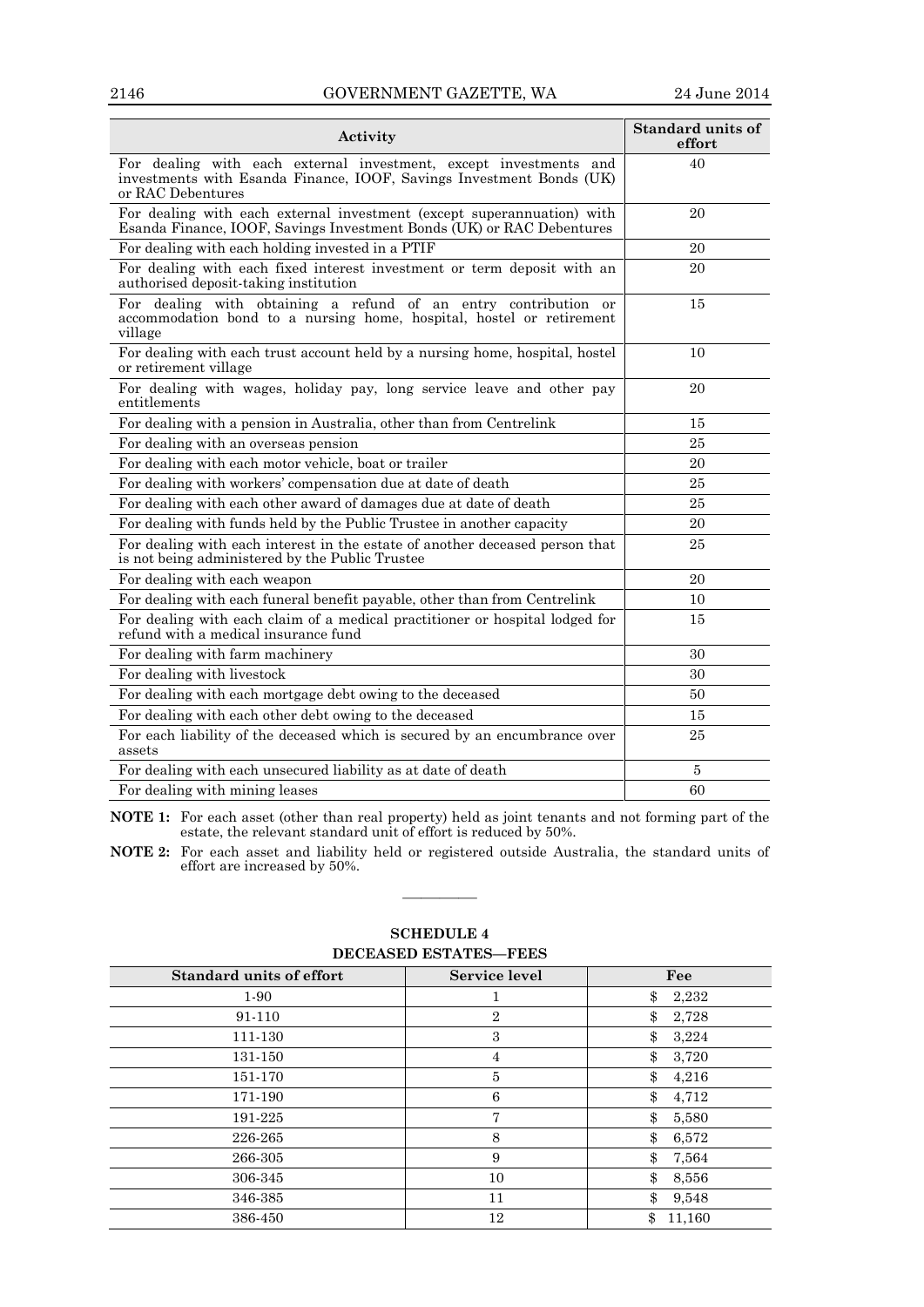| <b>Standard units of effort</b> | <b>Service level</b> | Fee                              |
|---------------------------------|----------------------|----------------------------------|
| 451-515                         | 13                   | 12,772<br>\$                     |
| 516-615                         | 14                   | 15,252<br>\$                     |
| 616-715                         | 15                   | 17,732<br>\$                     |
| 716-815                         | 16                   | \$<br>20,212                     |
| 816-965                         | 17                   | 23,932<br>\$.                    |
| 966-1,115                       | 18                   | \$<br>27,652                     |
| 1,116-1,315                     | 19                   | \$<br>32,612                     |
| <b>OVER 1,315</b>               | 20                   | Calculated at the hourly<br>rate |

#### **SCHEDULE 5**

————

#### **DECEASED ESTATES—GENERAL ADMINISTRATIVE ACTIVITIES AND DUTIES**

The general administrative activities and duties referred to in Schedule 3 include the following—

- (1) Notifying or receiving notification of death, registering initial details of the deceased person and possible beneficiaries and contacting possible beneficiaries for initial interview;
- (2) holding initial interview;
- (3) opening file;
- (4) administering a prepaid funeral account;
- (5) paying funeral expenses;
- (6) dealing with household furniture, effects, chattels or jewellery with the consent of the beneficiaries;
- (7) advertising for statutory notice to creditors, transmission applications, and next of kin or missing beneficiaries;
- (8) obtaining the deceased person's death certificate;
- (9) finalising the deceased person's Centrelink pensions and entitlements up to date of death;
- (10) finalising and processing final refund of contributions to medical insurance funds;
- (11) processing personal cash located or held and other small value refunds;
- (12) processing income tax refunds received;
- (13) attending to searches of Australian share registries and the Registry of Births, Deaths and Marriages;
- (14) lodging documents at the Office of State Revenue;
- (15) lodging documents in Australian share registries and the Registry of Births, Deaths and Marriages;
- (16) locating certificates of title;
- (17) giving an indemnity for lost documents;
- (18) investigating and dealing with accounts with authorised deposit-taking institutions held by the deceased person as a trustee and when the Public Trustee does not become trustee of that trust;
- (19) preparing withholding tax deductions for income paid to overseas beneficiaries;
- (20) preparing statements of account;
- (21) establishing the identity and entitlement of three or less beneficiaries;
- (22) instructing genealogist for identification of next of kin for an intestate estate, unnamed class under a Will or missing beneficiary;
- (23) preparing entitlement plans;
- (24) arranging the distribution of funds to beneficiaries;
- (25) arranging the distribution of funds held for deceased beneficiaries; and
- (26) general care and consideration.

## **SCHEDULE 6**

————

## **PERSONAL FINANCIAL ADMINISTRATION FEE**

- 1. In this Schedule, "contact with the Public Trustee" means any contact between—
	- (1) the Public Trustee or Public Trustee staff as described in section 6 of the Act; and
		- (2) the client or other person who is in a close supportive relationship with the client (excluding people who work for organisations that are providing support to the client) who is not the Public Trustee, an agent of the Public Trustee or Public Trustee staff as described in section 6 of the Act.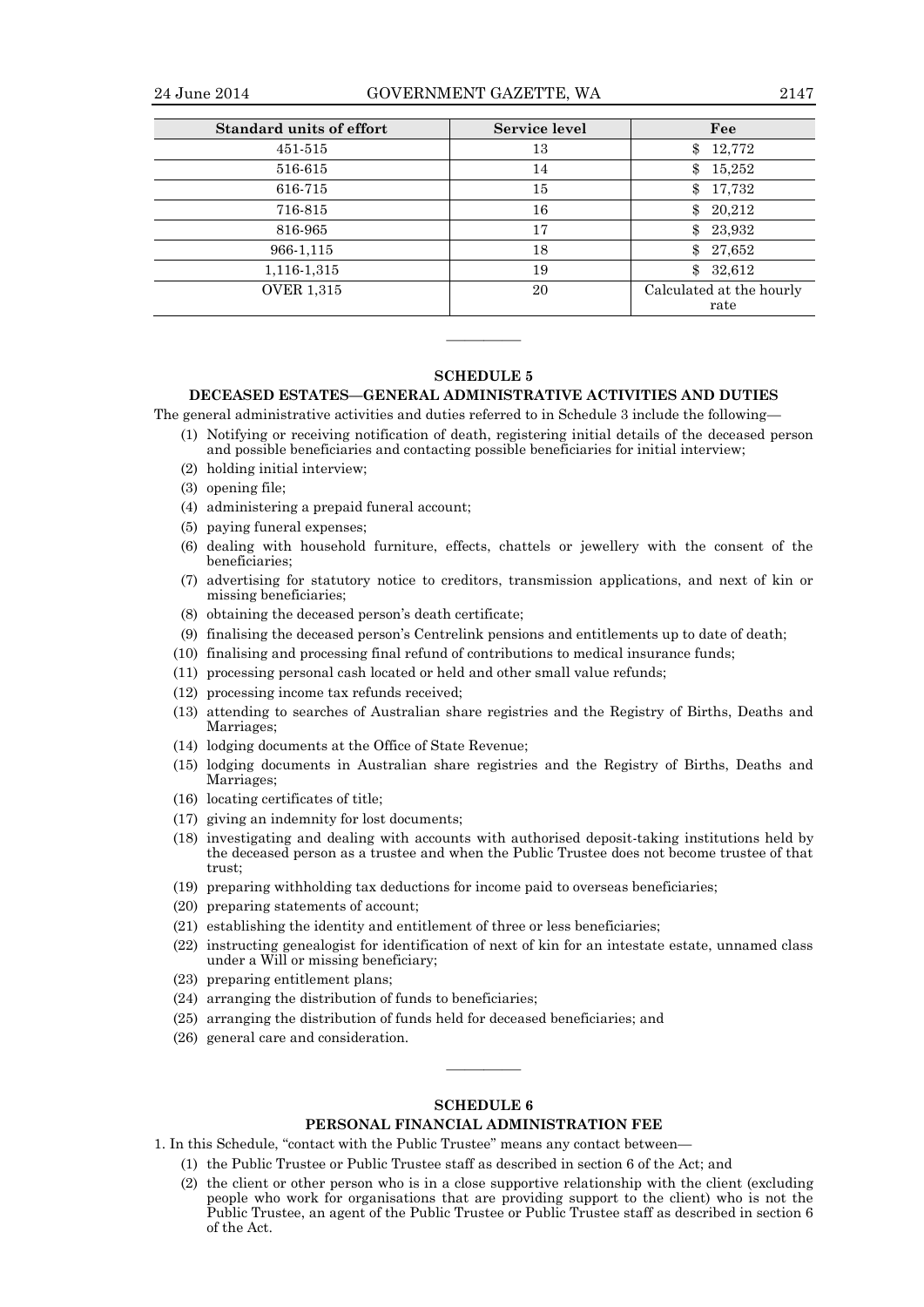2. The annual fee is calculated by asking the questions in item 3 and applying the combination of answers in accordance with the table in item 4.

3. The questions are as follows—

- (1) Where does the client live?
	- (a) hospital, prison or aged care facility;
	- (b) Disability Services Commission group housing facility;
	- (c) in the community with the support of a non government organisation, or in a psychiatric hostel or boarding house; or
	- (d) independently, whether in a private residence, with family, in a retirement village or homeless.
- (2) To where is the client's main source of income paid?
	- (a) hospital or aged care facility;
	- (b) the Public Trustee;
	- (c) the client's bank account;
	- (d) family member or friend; or
	- (e) Disability Services Commission or non government organisation.
- (3) Who manages or assists the client to manage his or her finances on a day to day basis?
	- (a) hospital, aged care facility, Disability Services Commission or non government organisation;
	- (b) family member or friend;
	- (c) support workers from community mental health or a non government organisation;
	- (d) only the Public Trustee; or
	- (e) the client.
- (4) What is typically the frequency of contact with the Public Trustee with respect to the client?
	- (a) once per fortnight or less; or
	- (b) more than once per fortnight.

4. The table is as follows—

| <b>Service Level</b> | <b>Answer Combinations</b>                                                                                                                           | <b>Annual Fee</b> |
|----------------------|------------------------------------------------------------------------------------------------------------------------------------------------------|-------------------|
|                      | aaaa                                                                                                                                                 | 1,240<br>\$.      |
| $\overline{2}$       | acba, acca, acea, adca, adea, deaa                                                                                                                   | \$3,224           |
| 3                    | bbaa, bbba, bbca, bcaa, bcba, bcca, beaa, beba, beca, cbaa,<br>ceaa                                                                                  | 3,720<br>\$       |
| 4                    | abaa, abba, abca, abda, abea, acda, adba, bbea, cbba,<br>cbca, cbea, ccba, ccca, ceba, ceca, dbba, dbca, dcba, dcca,<br>ddba, ddca, ddea, deba, deca | 4,960             |
| 5                    | bbda, bcda, beda, cbda, ccda, ceda, dbda, dbea, dcda,<br>ddda, deda                                                                                  | 7,440             |
| 6                    | Any combination in which the answer to question $(4)$ is b                                                                                           | 12,896            |

5. For ease of reference, if typically the frequency of contact with the Public Trustee with respect to the client is more than once per fortnight, the annual fee is \$12,896.

————

| ASSET MANAGEMENT FEE |                                                          |                                                          |                |
|----------------------|----------------------------------------------------------|----------------------------------------------------------|----------------|
| <b>Service Level</b> | Minimum value of<br>assets of client, trust<br>or estate | Maximum value of<br>assets of client, trust<br>or estate | Annual fee     |
|                      | $\$0$                                                    | \$5,000                                                  | \$<br>$\Omega$ |
| $\overline{2}$       | \$5,001                                                  | \$10,000                                                 | \$<br>174      |
| 3                    | \$10,001                                                 | \$30,000                                                 | \$<br>273      |
| 4                    | \$30,001                                                 | \$50,000                                                 | \$<br>496      |
| 5                    | \$50,001                                                 | \$100,000                                                | \$<br>744      |
| 6                    | \$100,001                                                | \$200,000                                                | \$1,240        |
| 7                    | \$200,001                                                | \$300,000                                                | \$1,736        |
| 8                    | \$300,001                                                | \$500,000                                                | \$2,480        |
| 9                    | \$500,001                                                | \$750,000                                                | \$3,720        |
| 10                   | \$750.001                                                | \$1,000,000                                              | \$5,456        |

# **SCHEDULE 7 ASSET MANAGEMENT FEE**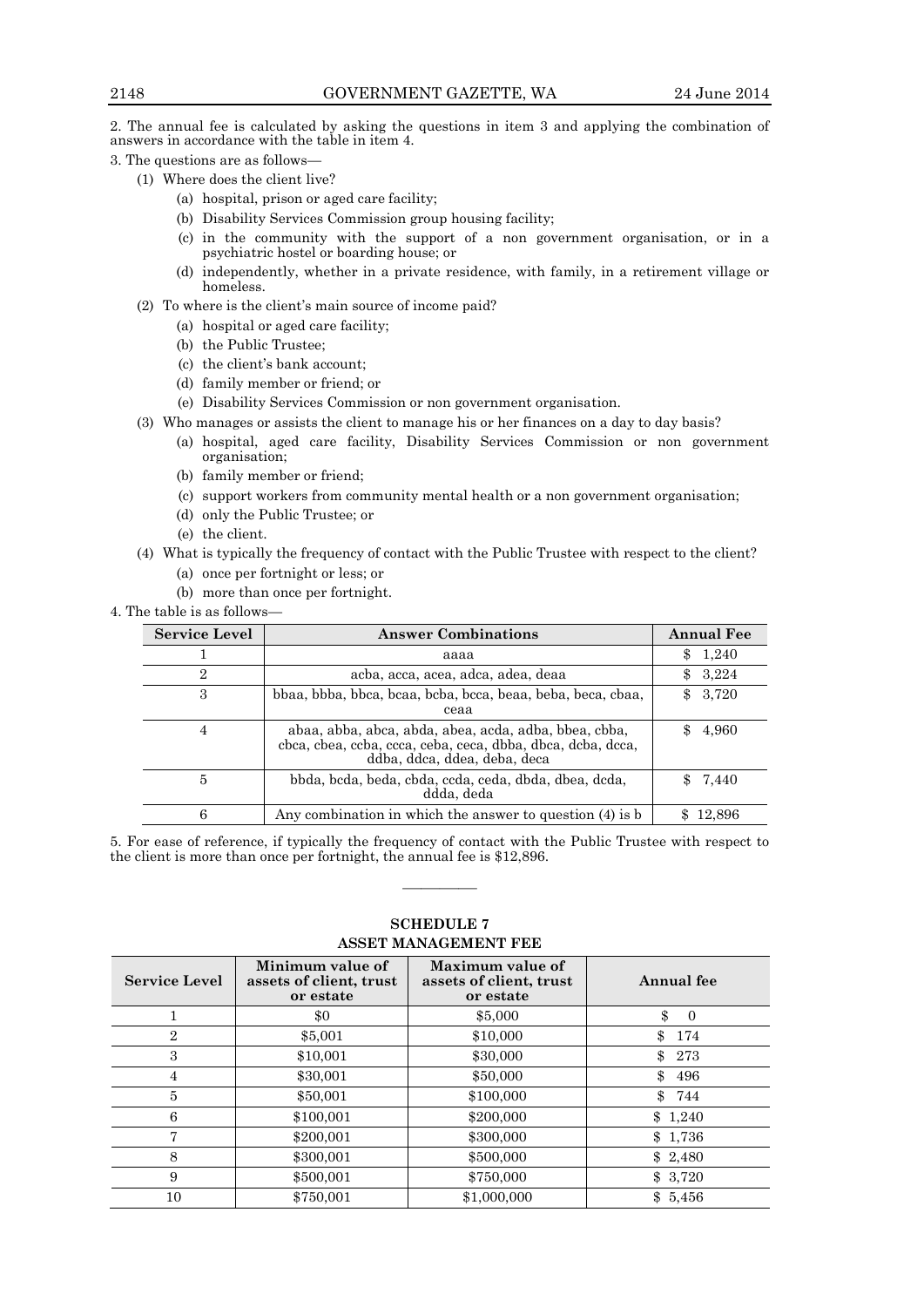| <b>Service Level</b> | Minimum value of<br>assets of client, trust<br>or estate | Maximum value of<br>assets of client, trust<br>or estate | Annual fee |
|----------------------|----------------------------------------------------------|----------------------------------------------------------|------------|
|                      | \$1,000,001                                              | \$1,500,000                                              | \$7,192    |
| 12                   | \$1,500,001                                              | \$2,000,000                                              | \$8,928    |
| 13                   | \$2,000,001                                              | \$2,500,000                                              | \$10,664   |
| 14                   | \$2,500,001                                              | no maximum                                               | \$12,400   |

#### **NOTES—**

1. The values of the following are excluded from the calculation of the value of assets for determining the level of the asset management fee payable—

- (a) real property;
- (b) retirement village units, whether held as a strata title, lease or other method of ownership;
- (c) relocatable homes;
- (d) mobile homes;
- (e) caravans permanently located in a caravan park;
- (f) motor vehicles;
- (g) household furniture, effects and chattels; and
- (h) personal jewellery.

2. To avoid doubt, superannuation is included in the calculation of the value of assets for determining the level of the asset management fee payable.

#### **SCHEDULE 8**

————

## **RESIDENCE AND REAL PROPERTY FEES**

1. Subject to items 2 to 5, the residence and real property fees are \$2,480 per each of the following owned by the client, trust or estate—

- (1) each real property;
- (2) each retirement village unit, whether held as a strata title, lease or other method of ownership;
- (3) each relocatable home;
- (4) each mobile home; and
- (5) each caravan permanently located in a caravan park.

2. If the Public Trustee is administrator or manager of a represented person, acting pursuant to an order made under section 65 of the *Guardianship and Administration Act 1990*, or donee of an enduring power of attorney, the fee referred to in item 1 is remitted if it is with respect to—

- (1) the principal place of residence of the client;
- (2) the principal place of residence of a spouse, de facto partner and/or minor child of the client; and/or
- (3) the former principal place of residence of the client if—
	- (a) it was the principal place of residence of the client at any time in the previous 12 months; and
	- (b) it is not being rented to a third party.

3. If the Public Trustee is the trustee of a trust, the fee referred to in item 1 is remitted if it is with respect to—

- (1) the principal place of residence of a beneficiary;
- (2) the principal place of residence of a spouse, de facto partner and/or minor child of a beneficiary; and/or
- (3) the former principal place of a beneficiary if—
	- (a) it was the principal place of residence of a beneficiary at any time in the previous 12 months; and
	- (b) it is not being rented to a third party.
- 4. In item 3, "beneficiary" means a beneficiary of the trust—
	- (1) to whom the Public Trustee has the power to make advances of income and/or capital from the trust;
	- (2) who the Public Trustee is permitting or has permitted to reside rent free in the residence or property that is the subject of the fee referred to in item 1; and/or
	- (3) who has a contingent interest (on reaching a certain age), life interest, right of residence and/or vested interest in the trust.
- 5. If an asset is covered by both items 1(1) and 1(2), the fee is only charged in respect of item 1(1).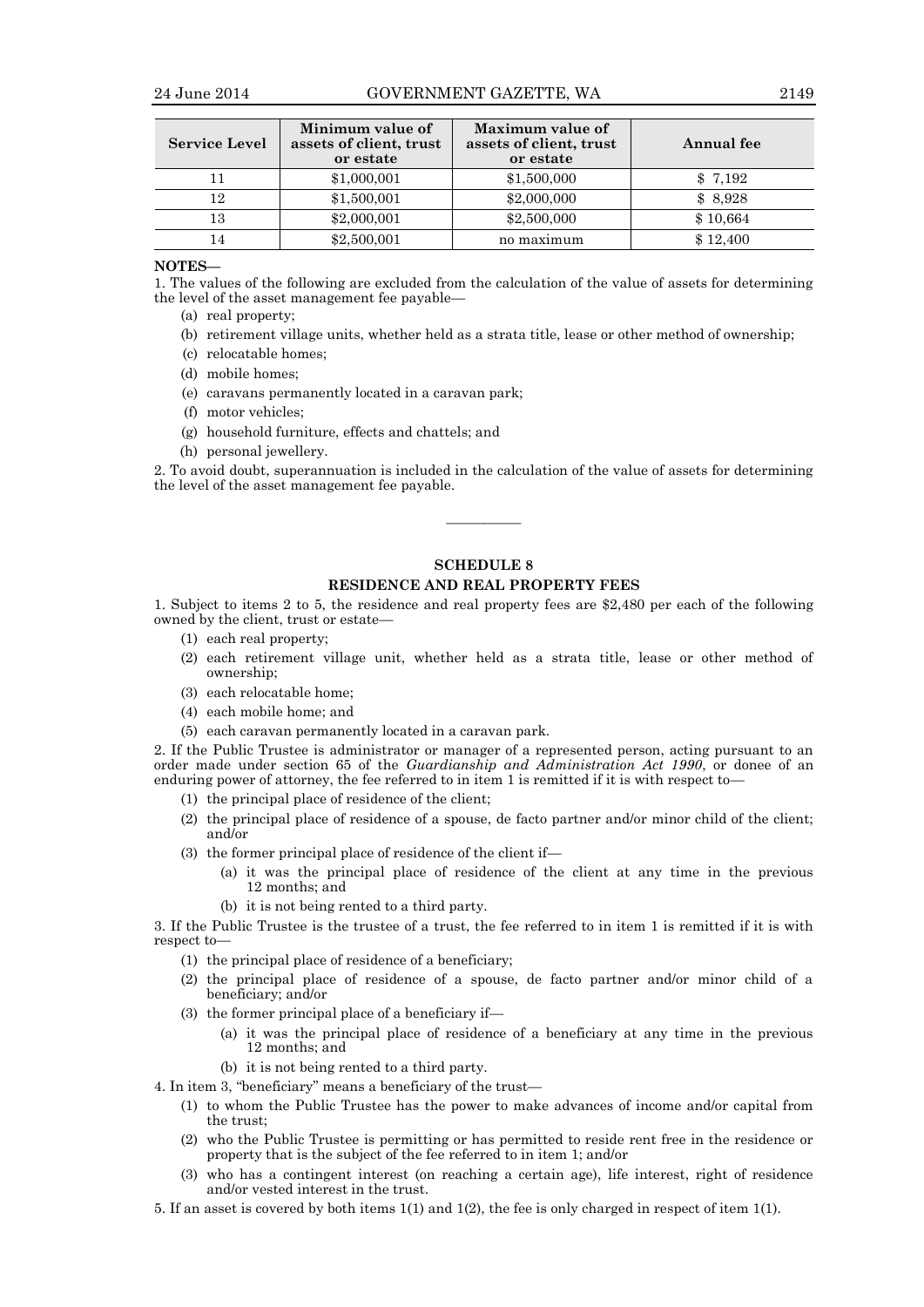# **SCHEDULE 9 COURT TRUSTS—PERSONAL FINANCIAL ADMINISTRATION FEE**

| <b>Service Level</b> | <b>Number of Transactions per annum</b> | Annual fee           |
|----------------------|-----------------------------------------|----------------------|
|                      |                                         | \$<br>$\Omega$       |
| $\overline{2}$       | $2 - 5$                                 | $\mathcal{S}$<br>620 |
| 3                    | $6 - 10$                                | \$1,116              |
| 4                    | $11 - 15$                               | \$1,612              |
| 5                    | $16 - 20$                               | \$1,736              |
| 6                    | $21 - 30$                               | \$1,860              |
| 7                    | $31 - 40$                               | \$2,108              |
| 8                    | $41 - 50$                               | \$2,232              |
| 9                    | $51 - 80$                               | \$2,604              |
| 10                   | $81 - 100$                              | \$3,100              |
| 11                   | $101 - 150$                             | \$3,596              |
| 12                   | $151 - 200$                             | \$4,092              |
| 13                   | Over $200$                              | \$4,960              |

**SCHEDULE 10 TESTAMENTARY TRUSTS—TRANSACTIONAL FEE**

————

| <b>Service Level</b> | Number of transactions per annum | Annual fee |
|----------------------|----------------------------------|------------|
|                      |                                  | \$0        |
| 2                    | $1-5$                            | 62         |
| 3                    | $6 - 10$                         | 372<br>\$  |
| 4                    | $11 - 15$                        | 744<br>\$  |
| 5                    | 16-20                            | \$1,736    |
| 6                    | 21-30                            | \$2,108    |
| Ξ,                   | 31-40                            | \$2,604    |
| 8                    | $41-50$                          | \$2,976    |
| 9                    | Over $50$                        | \$3,224    |

# **SCHEDULE 11**

————

### **CESSATION OF TESTAMENTARY TRUSTS AND MISCELLANEOUS TRUSTS—STANDARD UNITS OF EFFORT**

| Activity                                                                                                                                    | <b>Standard units of effort</b> |
|---------------------------------------------------------------------------------------------------------------------------------------------|---------------------------------|
| General trustee's duties in cessation of trust                                                                                              | 25                              |
| Identifying and establishing beneficiaries and their entitlements-<br>for each beneficiary above 3                                          | 10                              |
| For each specific bequest                                                                                                                   | 5                               |
| For each beneficiary resident out of Australia                                                                                              | 15                              |
| For each real property                                                                                                                      | 20                              |
| For dealing with each cheque or savings account with an authorised<br>deposit-taking institution                                            | 8                               |
| For dealing with each external investment                                                                                                   | 15                              |
| For dealing with each holding invested in a PTIF                                                                                            | 20                              |
| For dealing with each fixed interest investment or term deposit with<br>an authorised deposit-taking institution                            | 15                              |
| For dealing with each refund of an entry contribution or<br>accommodation bond to a nursing home, hospital, hostel or<br>retirement village | 15                              |
| For dealing with each motor vehicle, boat or trailer                                                                                        | 10                              |
| For dealing with funds held by the Public Trustee in another<br>capacity                                                                    | 15                              |
| For dealing with each interest in the estate of another deceased<br>person that is not being administered by the Public Trustee             | 15                              |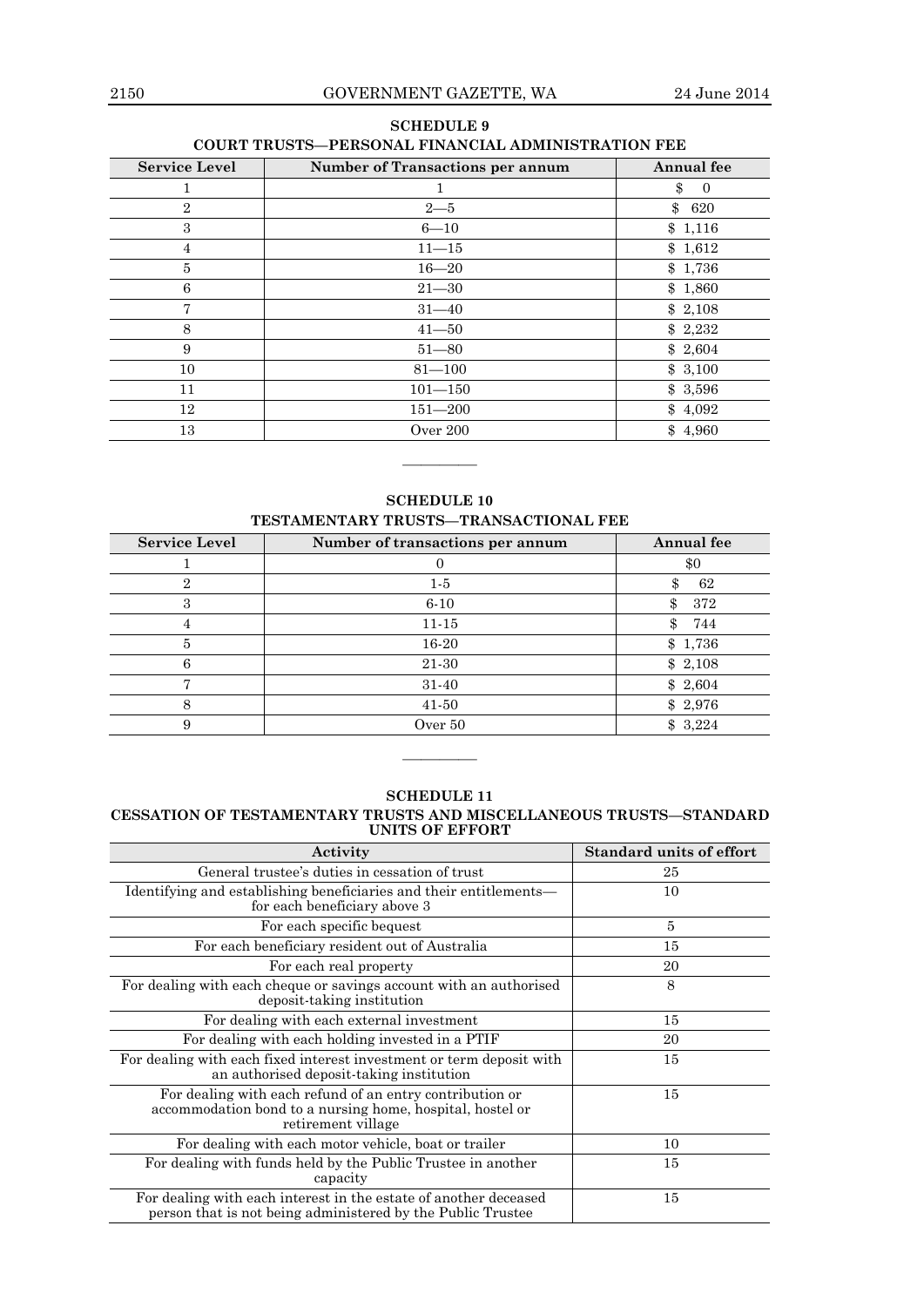| Activity                                                  | <b>Standard units of effort</b> |
|-----------------------------------------------------------|---------------------------------|
| For dealing with each weapon                              |                                 |
| For dealing with each mortgage debt owing to the trust    | 25                              |
| For dealing with each other debt owing to the trust       |                                 |
| For dealing with dealing with farm machinery or livestock |                                 |

| <b>Standard units of effort</b> | <b>Service level</b> | Fee                              |
|---------------------------------|----------------------|----------------------------------|
| $1 - 30$                        | 1                    | \$<br>744                        |
| 31-40                           | $\overline{2}$       | $\Re$<br>992                     |
| 41-50                           | $\,3$                | \$<br>1,240                      |
| 51-75                           | $\overline{4}$       | \$1,860                          |
| 76-90                           | $\bf 5$              | \$<br>2,232                      |
| 91-110                          | 6                    | \$2,728                          |
| 111-130                         | $\overline{7}$       | $\frac{1}{2}$<br>3,224           |
| 131-150                         | 8                    | 3,720<br>\$                      |
| 151-170                         | 9                    | \$4,216                          |
| 171-190                         | 10                   | \$<br>4,712                      |
| 191-225                         | 11                   | \$<br>5,580                      |
| 226-265                         | 12                   | \$<br>6,572                      |
| 266-305                         | 13                   | \$<br>7,564                      |
| 306-345                         | 14                   | \$8,556                          |
| 346-385                         | 15                   | $\mathbb{S}$<br>9,548            |
| 386-450                         | 16                   | \$11,160                         |
| 451-515                         | 17                   | \$12,772                         |
| 516-615                         | 18                   | \$15,252                         |
| 616-715                         | 19                   | \$17,732                         |
| 716-815                         | 20                   | \$20,212                         |
| 816-965                         | 21                   | \$23,932                         |
| 966-1,115                       | 22                   | \$27,652                         |
| 1,116-1,315                     | 23                   | \$32,612                         |
| <b>OVER 1,315</b>               | 24                   | Calculated at the hourly<br>rate |

# **SCHEDULE 12**

————

**SCHEDULE 13 REPRESENTED PERSONS—WHEN ROLE IS LIMITED & MISCELLANEOUS TRUSTS TRANSACTIONAL FEE**

————

| <b>Service Level</b> | Number of transactions per<br>annum | <b>Annual</b> fee   |
|----------------------|-------------------------------------|---------------------|
|                      |                                     | \$0                 |
| $\overline{2}$       | $2 - 5$                             | 496<br>\$           |
| 3                    | $6 - 10$                            | $\mathbb{S}$<br>744 |
| 4                    | $11 - 15$                           | \$1,240             |
| 5                    | 16-20                               | \$1,736             |
| 6                    | 21-30                               | \$2,108             |
| 7                    | 31-40                               | \$2,604             |
| 8                    | $41 - 50$                           | \$2,976             |
| 9                    | Over 50                             | \$<br>3,224         |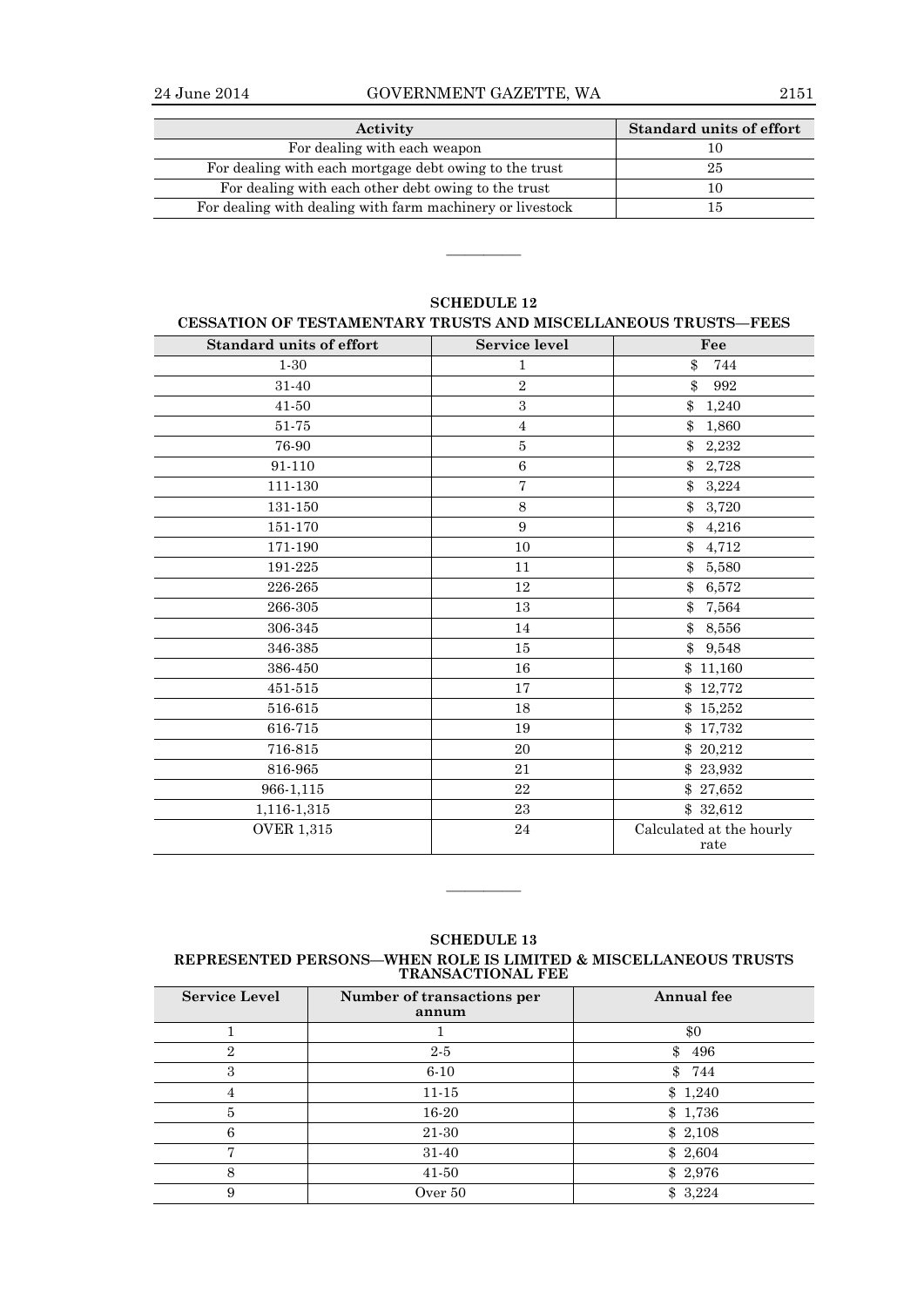## 2152 GOVERNMENT GAZETTE, WA 24 June 2014

## **SCHEDULE 14 PREPARATION OF WILLS**

| <b>Service</b>                                                                                                                      | <b>Initial Fee</b> |  |  |  |
|-------------------------------------------------------------------------------------------------------------------------------------|--------------------|--|--|--|
| Wills in which—                                                                                                                     |                    |  |  |  |
| — the Public Trustee is the only executor; or                                                                                       |                    |  |  |  |
| — the client's spouse or de facto partner is the only institute executor and the Public Trustee is the<br>only substitute executor: |                    |  |  |  |
| Single client—concession holder                                                                                                     | \$45               |  |  |  |
| Couple—at least one client is concession holder                                                                                     | \$35 per client    |  |  |  |
| Single client—no concession holder                                                                                                  | \$300              |  |  |  |
| Couple—neither clients are concession holders                                                                                       | \$200 per client   |  |  |  |
|                                                                                                                                     |                    |  |  |  |
| All other Wills (naming other executors)—                                                                                           |                    |  |  |  |
| Single client—concession holder                                                                                                     | \$240              |  |  |  |
| Couple—at least one client is concession holder                                                                                     | \$160 per client   |  |  |  |
| Single client—no concession                                                                                                         | \$300              |  |  |  |
| Couple—neither client is concession holder                                                                                          | \$200 per client   |  |  |  |
| Conducting ASIC search of company or charity for preparation of Will \$29                                                           |                    |  |  |  |
| Preparation of Enduring Power of Attorney \$100/\$45 concession holder                                                              |                    |  |  |  |
| Wills missed appointment fee \$45                                                                                                   |                    |  |  |  |
| Wills travelling fee \$25                                                                                                           |                    |  |  |  |

## **NOTES—**

1. To be treated as a couple, the Wills need to be substantially similar, otherwise the clients are each charged as single clients.

2. The above fees are for an initial interview of up to 1.5 hours for single clients, or two hours for couples, during which straightforward Wills may be drafted. If it is not feasible for a Will to be drafted during this time due to the complexity of issues involved, or if further information/documents are required (including but not limited to information/documents concerning overseas charities), the following fees will be charged for all work performed post-interview—

- if performed by a Senior Practitioner– \$419 per hour (or \$335 per hour, if at least one client is a concession holder);
- if performed by a Junior Practitioner—\$318 per hour (or \$255 per hour, if at least one client is a concession holder); and
- if performed by a clerk or paralegal—\$248 per hour (or \$199 per hour, if at least one client is a concession holder).

3. The total in-house fees charged under this Schedule to a client (plus any in-house fees for miscellaneous services in connection with the preparation of a Will) shall not exceed \$1,650. In addition, as stated in Part 1 of this Scale of Fees, the Public Trustee shall be reimbursed for all expenses that the Public Trustee properly incurs. As a result, disbursements payable to third parties will be charged at cost in addition to in-house fees.

4. The discounted fees for a single client who is a concession holder only apply to the first Will that the Public Trustee commences to prepare for the client during a 12 month period. The fees for all subsequent Wills that the Public Trustee commences to prepare during this period are the same as those for a single client who is not a concession holder.

5. The discounted fees for a couple with at least one concession holder only apply to the first set of Wills that the Public Trustee commences to prepare for the couple during a 12 month period. The fees for all subsequent Wills that the Public Trustee commences to prepare during this period are the same as those for a couple in which neither clients are concession holders.

| Amount of money constituting the trust property that Public<br><b>Trustee first receives</b> | Fee     |
|----------------------------------------------------------------------------------------------|---------|
| \$0 to \$5,500                                                                               | \$0     |
| \$5,501 to \$50,000                                                                          | 496     |
| \$50,001 to \$100,000                                                                        | \$1,240 |
| \$100,001 to \$400,000                                                                       | \$3,720 |
| \$400,001 or more                                                                            | \$6,200 |

## **SCHEDULE 15**

————

## **ESTABLISHMENT OF COURT TRUSTS (INCLUDING INTERIM COURT TRUSTS)**